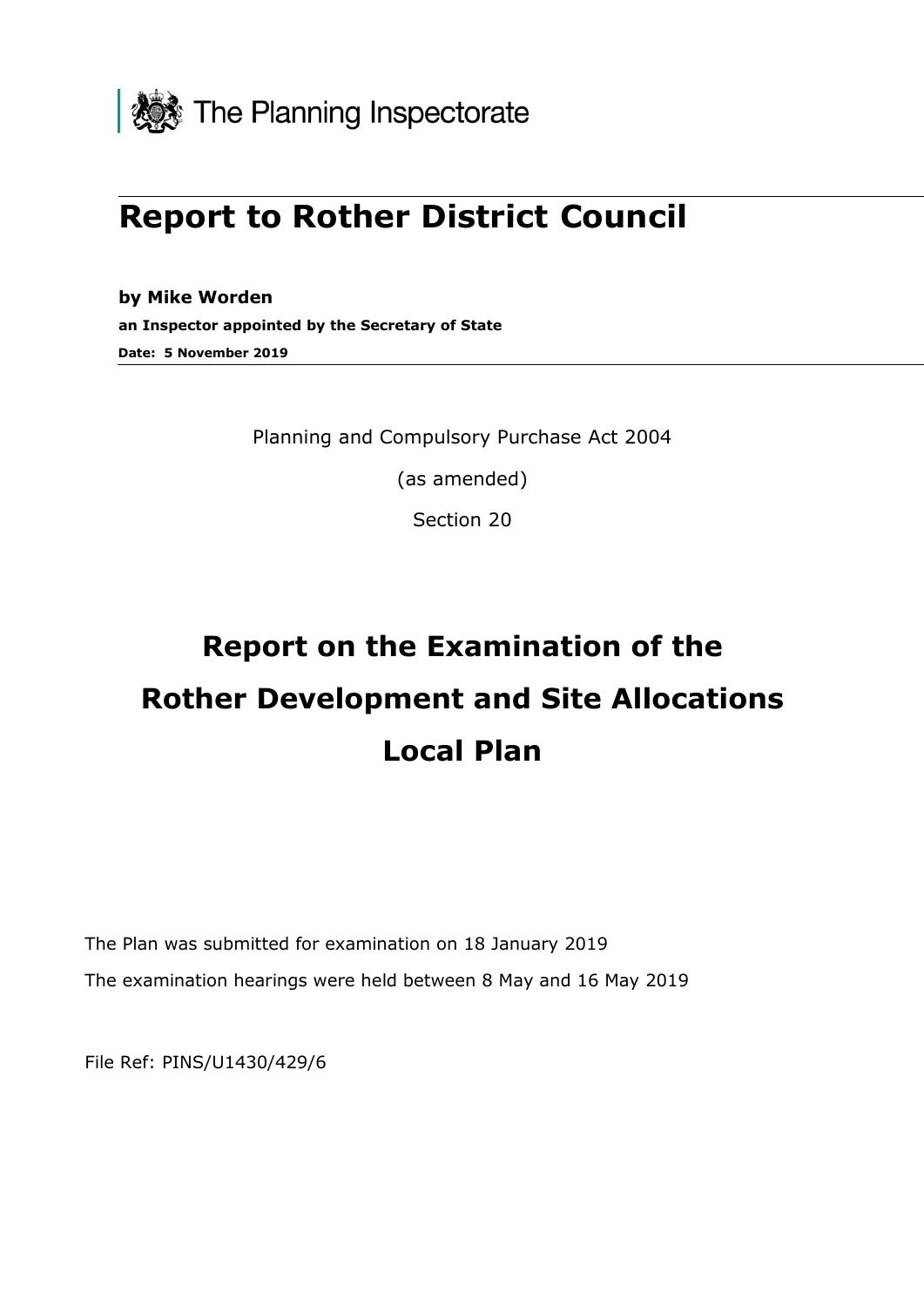## **Abbreviations used in this report**

| AA           | Appropriate Assessment                                                            |
|--------------|-----------------------------------------------------------------------------------|
| <b>AONB</b>  | Area of Outstanding Natural Beauty                                                |
| CS           | Core Strategy                                                                     |
| <b>DaSA</b>  | The submitted Rother Development and Site Allocations Local<br>Plan               |
| <b>DtC</b>   | Duty to Co-operate                                                                |
| <b>HRA</b>   | <b>Habitats Regulations Assessment</b>                                            |
| <b>LDS</b>   | <b>Local Development Scheme</b>                                                   |
| <b>MHCLG</b> |                                                                                   |
| MM           | Ministry of Housing, Communities and Local Government<br><b>Main Modification</b> |
| <b>NBAR</b>  | North Bexhill Access Road                                                         |
|              |                                                                                   |
| <b>NDSS</b>  | Technical Housing Standards - nationally described space<br>standards             |
| <b>OSSRS</b> |                                                                                   |
|              | Open Space, Sport and Recreation Study                                            |
| <b>PPG</b>   | <b>Planning Practice Guidance</b>                                                 |
| <b>PPTS</b>  | Planning Policy for Traveller Sites                                               |
| <b>RDLP</b>  | Rother District Local Plan 2006                                                   |
| <b>SA</b>    | <b>Sustainability Appraisal</b>                                                   |
| <b>SAC</b>   | Special Area of Conservation                                                      |
| SCI          | Statement of Community Involvement                                                |
| <b>SPA</b>   | <b>Special Protection Area</b>                                                    |
| <b>SPD</b>   | <b>Supplementary Planning Document</b>                                            |
| <b>SuDS</b>  | Sustainable Urban Drainage System                                                 |
| <b>WMS</b>   | <b>Written Ministerial Statement</b>                                              |
| 2012 NPPF    | The 2012 version of the National Planning Policy Framework                        |
| 2019         | The 2019 version of the National Planning Policy Framework                        |
| Framework    |                                                                                   |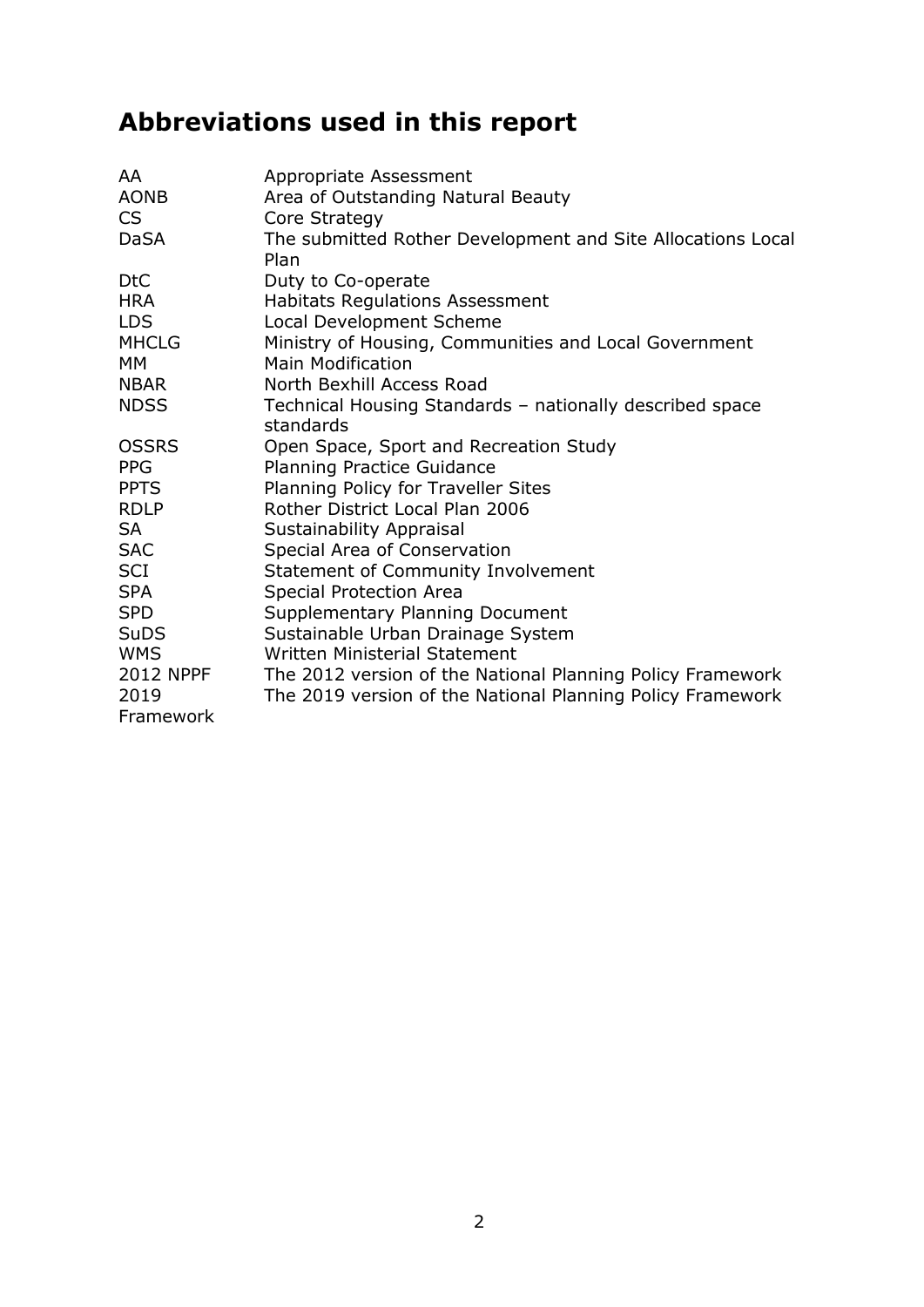#### **Non-Technical Summary**

This report concludes that the Rother Development and Site Allocations Local Plan provides an appropriate basis for the planning of Rother District, provided that a number of main modifications [MMs] are made to it. Rother District Council has specifically requested that I recommend any MMs necessary to enable the Plan to be adopted.

The MMs all concern matters that were discussed at the examination hearings. Following the hearings, the Council prepared schedules of the proposed modifications and carried out a sustainability appraisal of them. The MMs were subject to public consultation over a six-week period. A Habitats Regulation Assessment (HRA) addendum was also produced. I have recommended the inclusion of the MMs in the Plan after considering all the representations made in response to consultation on them, the sustainability appraisal addendum and the HRA report addendum.

The Main Modifications can be summarised as follows:

- Remove the site for allotments in Westfield (Policy WES4) from the plan
- Amend the wording of Policy DEN3 so that it relates to the objectives of the policy and provides clarification of how development proposals in the Strategic Gaps will be assessed.
- Amend the wording of Policies BEX3, BEX3a and BEX 3b so that they are clear on the expectations regarding the provision of recreational open space.
- Strengthen the requirements for sustainable transport measures in respect of Policy BEX10 (Northeye)
- Provide clarity on which policies in the Core Strategy would be superseded by those in the DaSA.
- Amend the wording of a number of policies to make it clear what is required of development proposals in respect of assessing impact on nature conservation sites.
- Adjustment to boundary of Policy FAC2 (Waites Lane, Fairlight Cove) to enable suitable access to be gained to the site and amend requirement in the policy in respect of a new doctors surgery.
- Amend the wording of a number of other policies to ensure that they are justified, effective and consistent with national policy.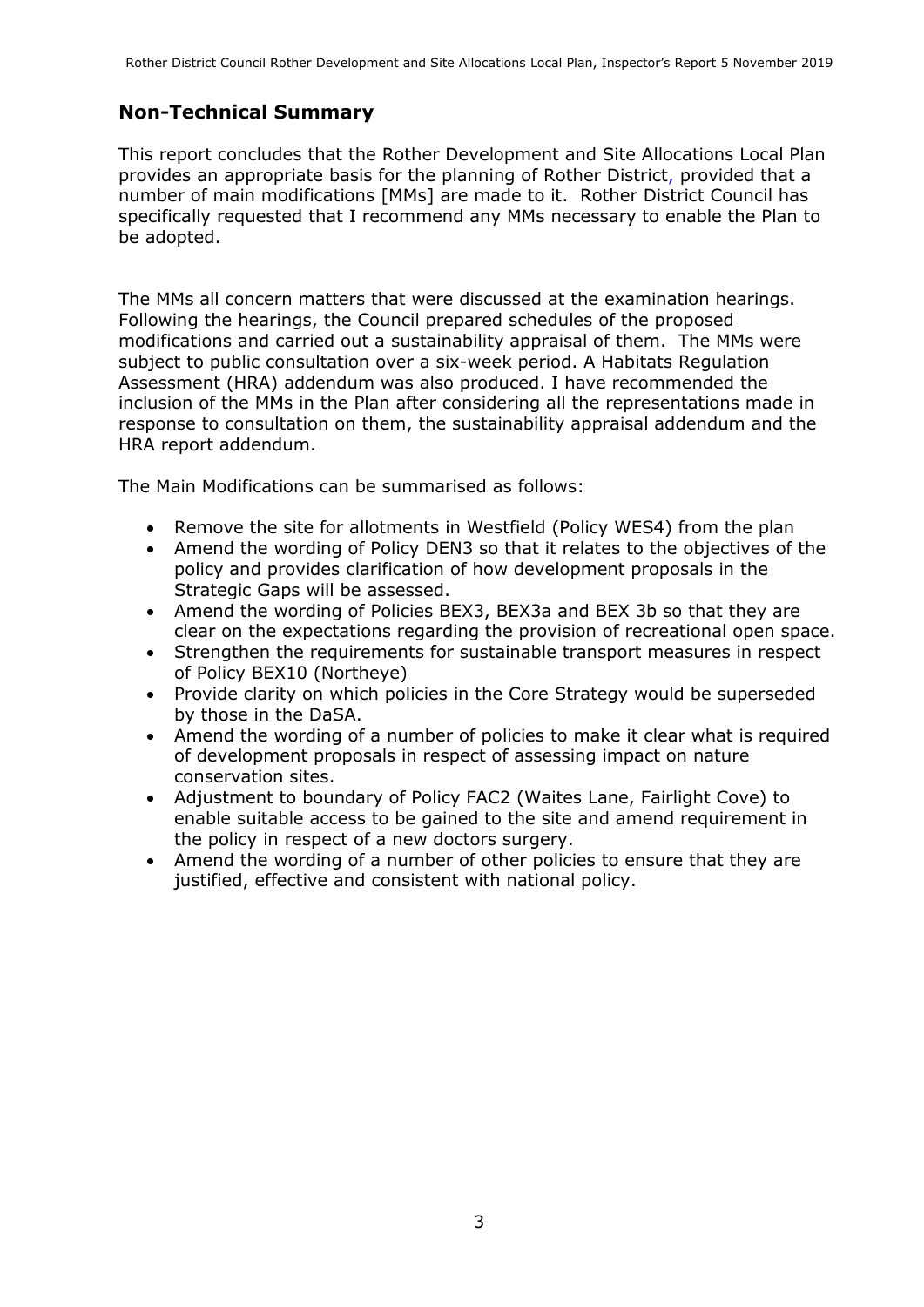## **Introduction**

- 1. This report contains my assessment of the Rother Development and Site Allocations Local Plan in terms of Section 20(5) of the Planning & Compulsory Purchase Act 2004 (as amended). It considers first whether the Plan's preparation has complied with the duty to co-operate. It then considers whether the Plan is sound and whether it is compliant with the legal requirements. The National Planning Policy Framework 2012 (paragraph 182) makes it clear that in order to be sound, a Local Plan should be positively prepared, justified, effective and consistent with national policy.
- 2. The revised National Planning Policy Framework (NPPF) was published in July 2018 and further revised in February 2019. It includes a transitional arrangement in paragraph 214 which indicates that, for the purpose of examining this Plan, the policies in the 2012 NPPF will apply. Similarly, where the Planning Practice Guidance (PPG) has been updated to reflect the revised NPPF, the previous versions of the PPG apply for the purposes of this examination under the transitional arrangement. Therefore, unless stated otherwise, references in this report are to the 2012 NPPF and the versions of the PPG which were extant prior to the publication of the 2018 NPPF.
- 3. The starting point for the examination is the assumption that the local planning authority has submitted what it considers to be a sound plan. The DaSA, submitted in January 2019 is the basis for my examination. It is the same document that was published for consultation in October 2018.

#### **Main Modifications**

- 4. In accordance with section 20(7C) of the 2004 Act the Council requested that I should recommend any main modifications [MMs] necessary to rectify matters that make the Plan unsound and thus incapable of being adopted. My report explains why the recommended MMs, all of which relate to matters that were discussed at the examination hearings, are necessary. The MMs are referenced in bold in the report in the form **MM1, MM2** etc, and are set out in full in the Appendix.
- 5. Following the examination hearings, the Council prepared a schedule of proposed MMs and carried out sustainability appraisal of them. They were also subject to HRA. The MM schedule was subject to public consultation for six weeks. I have taken account of the consultation responses in coming to my conclusions in this report.

#### **Policies Map**

- 6. The Council must maintain an adopted policies map which illustrates geographically the application of the policies in the adopted development plan. When submitting a local plan for examination, the Council is required to provide a submission policies map showing the changes to the adopted policies map that would result from the proposals in the submitted local plan. In this case, the submission policies map comprises the set of plans identified as the Council's document: Proposed Update to the Policies Map Oct 2018.
- 7. The policies map is not defined in statute as a development plan document and so I do not have the power to recommend main modifications to it.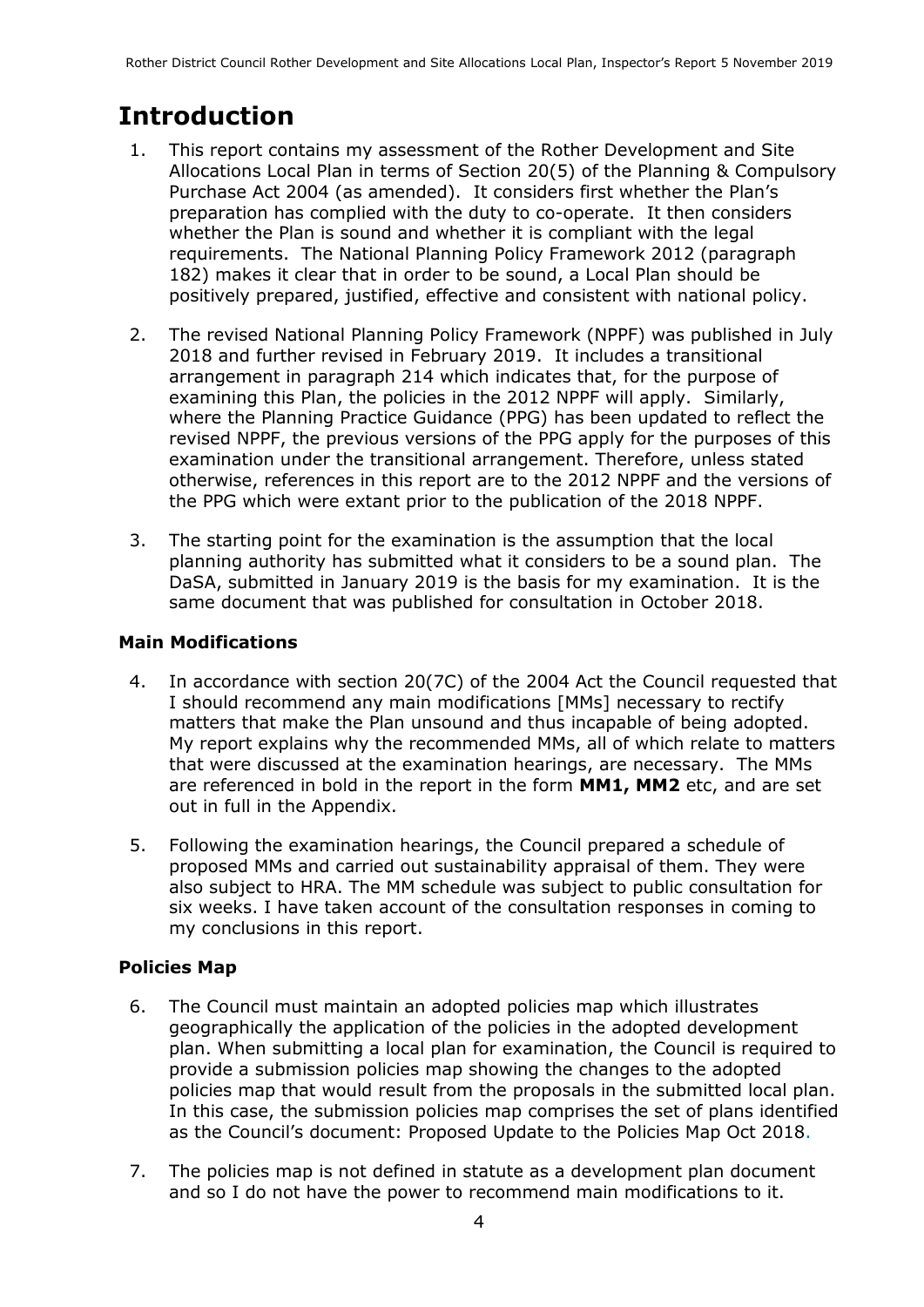However, a number of the published MMs to the Plan's policies require further corresponding changes to be made to the policies map.

- 8. These further changes to the policies map were published for consultation alongside the MMs in Schedule of Main Modifications and changes to Policies Maps July 2019 (Doc RDC-DaSA-M1).
- 9. When the Plan is adopted, in order to comply with the legislation and give effect to the Plan's policies, the Council will need to update the adopted policies map to include all the changes proposed in Doc RDC-DaSA-M1 and the further changes published alongside the MMs.

### **Assessment of Duty to Co-operate**

- 10. Section 20(5)(c) of the 2004 Act requires that I consider whether the Council complied with any duty imposed on it by section 33A in respect of the Plan's preparation. Consideration of whether the Council has complied with this duty is to be assessed in the context of this being a site allocation and development management policies plan.
- 11. The Council has been pro-active in this regard. The Council has worked with East Sussex County Council in the preparation of the DaSA. It has also worked with other Councils and prescribed bodies particularly over policies relating to nature conservation and strategic infrastructure.
- 12. The district wraps around the administrative area of the Borough of Hastings and consequently there is a considerable relationship between the two areas. For example, part of the fringes of Hastings itself lies within the Plan area and the Plan defines Strategic Gaps between the settlements in the two authority areas. Furthermore the economies and housing markets of the two districts are closely linked. The two Councils have a long history of working together on cross-boundary matters. These are set out in the Statement of Common Ground dated 16 May 2019 (Doc RDC-DaSA-020). The two Councils shared approach to future prosperity in the Hastings and Bexhill area is set out in both the Rother Core Strategy and the Hastings Local Plan Strategy.
- 13. In more general terms the Council's actions in meeting its duty to co-operate are set out in both the submission and the proposed submission Consultation Statements (Docs C5 and C14).
- 14. I am satisfied that where necessary the Council has engaged constructively, actively and on an on-going basis in the preparation of the Plan and that the duty to co-operate has therefore been met.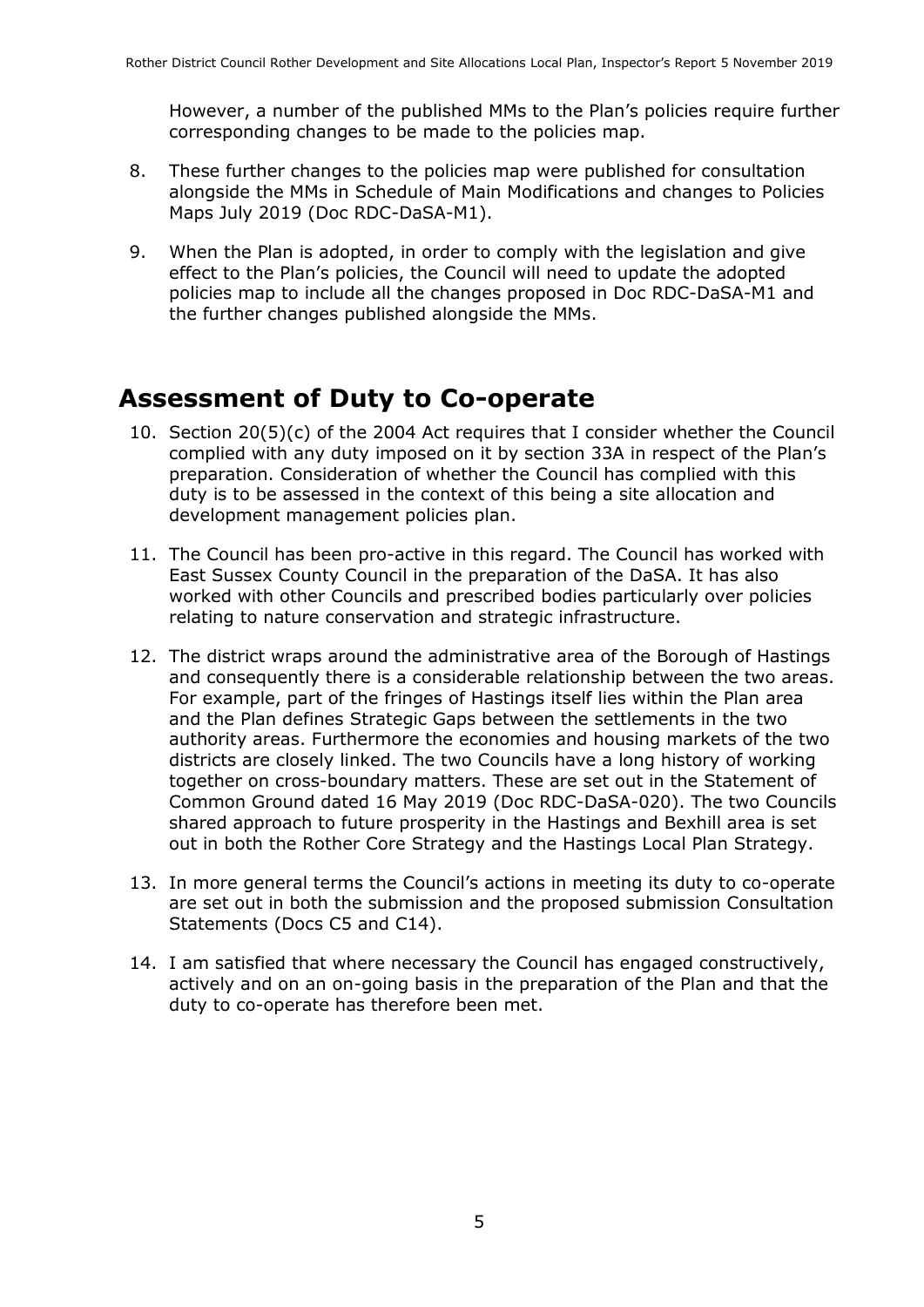### **Assessment of Soundness**

#### **Main Issues**

15. Taking account of all the representations, the written evidence and the discussions that took place at the examination hearings, I have identified five main issues upon which the soundness of this plan depends. This report deals with these main issues. It does not respond to every point or issue raised by representors. Nor does it refer to every policy, policy criterion or allocation in the Plan.

#### **Issue 1 – Whether the plan gives effect to and is consistent with the Core Strategy.**

- 16. The Rother Local Plan Core Strategy (the CS) was adopted on 29 September 2014. It sets out the Council's vision and objectives which will guide the future pattern and form of development in Rother over the period to 2028. It provides broad guidance on the scale and distribution of development and the provisions for supporting infrastructure both for the district as a whole and for its towns and rural areas.
- 17. The CS sets out an overall spatial strategy and then geographical strategic objectives for Bexhill, Hastings Fringes, Rye and Rye Harbour, Battle and the Rural Areas, and themes based strategic objectives for Sustainable Resource Management, Communities, Local Housing Needs, Economy, Environment and Transport and Accessibility. The DaSA picks up these objectives and its policies and allocations relate to them.
- 18. Policy OSS1 of the CS sets out the overall spatial development strategy and identifies requirements for the number of additional homes and business floorspace for the period 2011-2028. The housing development target for the District as a whole is for at least 5,700 new homes to be built over the plan period. The DaSA makes provision for this number of dwellings to be built in the plan period through allocations, exception site and small site windfall allowances, expectations from neighbourhood plan areas and from completions and commitments to date. Similarly the DaSA makes provision for employment floorspace in accordance with the CS.
- 19. The DaSA is consistent with the overall spatial strategy for the district set out in Policy OSS1 of the CS. The distribution of sites reflects the focus of development within Bexhill and then is consistent with the pattern and scale of development for the other towns and villages of the district set out in the CS. The distribution of sites has taken account of the environmental and landscape assets and constraints across the district, including the High Weald Area of Outstanding Natural Beauty (AONB). It has also taken account of existing service and infrastructure provision within settlements.
- 20. In accordance with Policy LHN5 of the CS, provision should be made for five permanent pitches for Gypsies and Travellers between 2011 and 2016 with a further six permanent pitches between 2016 and 2028. Taking account of completions to date, the DaSA allocates the outstanding requirement for six pitches across two sites.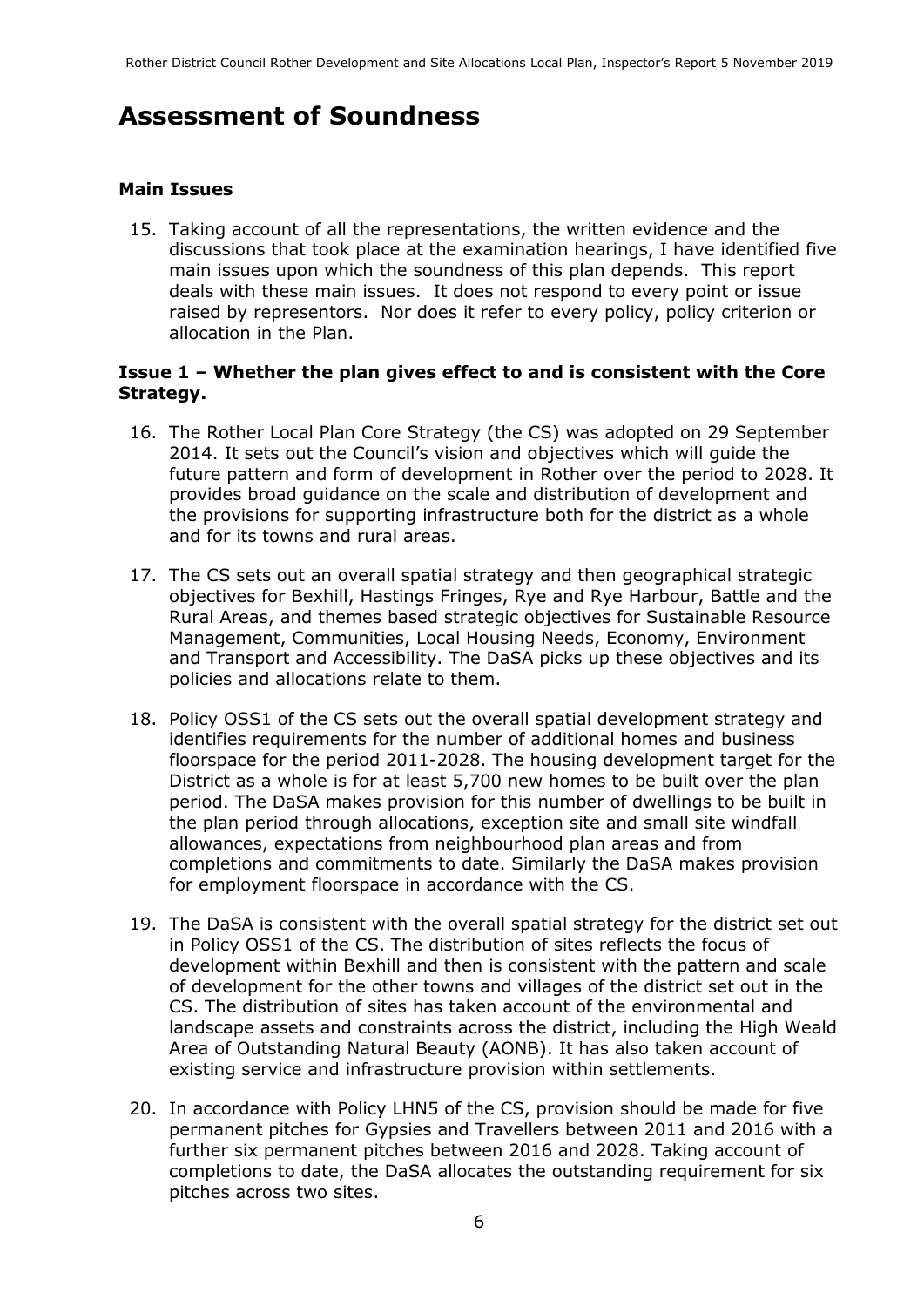- 21. Policy LHN6 of the CS sets out criteria for how applications for Gypsies, Travellers and Travelling Showpeople will be considered. The CS does not require a specific allocation for a site for Travelling Showpeople.
- 22. For the reasons set out above, I conclude that the DaSA gives effect to, and is consistent with, the CS.

#### **Issue 2 – Whether the DaSA is effective in the preparation of neighbourhood plans in the district.**

- 23. Rother District has a number of neighbourhood plans which have either been made, or which are in the process of being prepared. The made Neighbourhood Plans are Sedlescombe, Salehurst and Robertsbridge, Rye, Ticehurst and Crowhurst. Neighbourhood plans for Burwash, Battle, Etchingham and Hurst Green are in preparation. The DaSA does not allocate sites for development within any of these made or emerging Neighbourhood Plans. Those neighbourhood plans are positively addressing the specific housing requirements. Elsewhere, the DaSA is clear on the balance of allocations to be made in those areas not covered by a designated neighbourhood plan area at the point the DaSA was submitted for examination.
- 24. The DaSA clearly identifies the strategic policies within it which neighbourhood plans will have to be compliant with. The generic development management policies of the DaSA apply across the whole district or to specific parts of the district in the case of some policies. It is open to neighbourhood plans to set out more detailed policies if the forums consider it necessary.
- 25. I consider that the approach set out in the DaSA accords with the requirements of the CS in respect of neighbourhood plans, and provides clarity for the neighbourhood forums preparing plans. The adoption of the DaSA would mean that two policies of made neighbourhood plans would be superseded by two policies in the DaSA. These are clearly set out in **MM32** which is necessary for effectiveness.
- 26. I consider that there is no duplication of planning processes for non-strategic policy preparation and the provisions of paragraph 185 of the NPPF 2012 are met.
- 27. Overall, subject to **MM32**, I consider that the DaSA is effective in the preparation of neighbourhood plans in the district.

#### **Issue 3 – Are the development management policies sound, compliant with the Core Strategy, national policy and evidence?**

#### *Water Efficiency*

28. *Planning Practice Guidance - Housing: optional technical standards* indicates that local planning authorities have the option to set additional technical requirements exceeding the minimum standards required by Building Regulations in respect of water, amongst other things. It states that where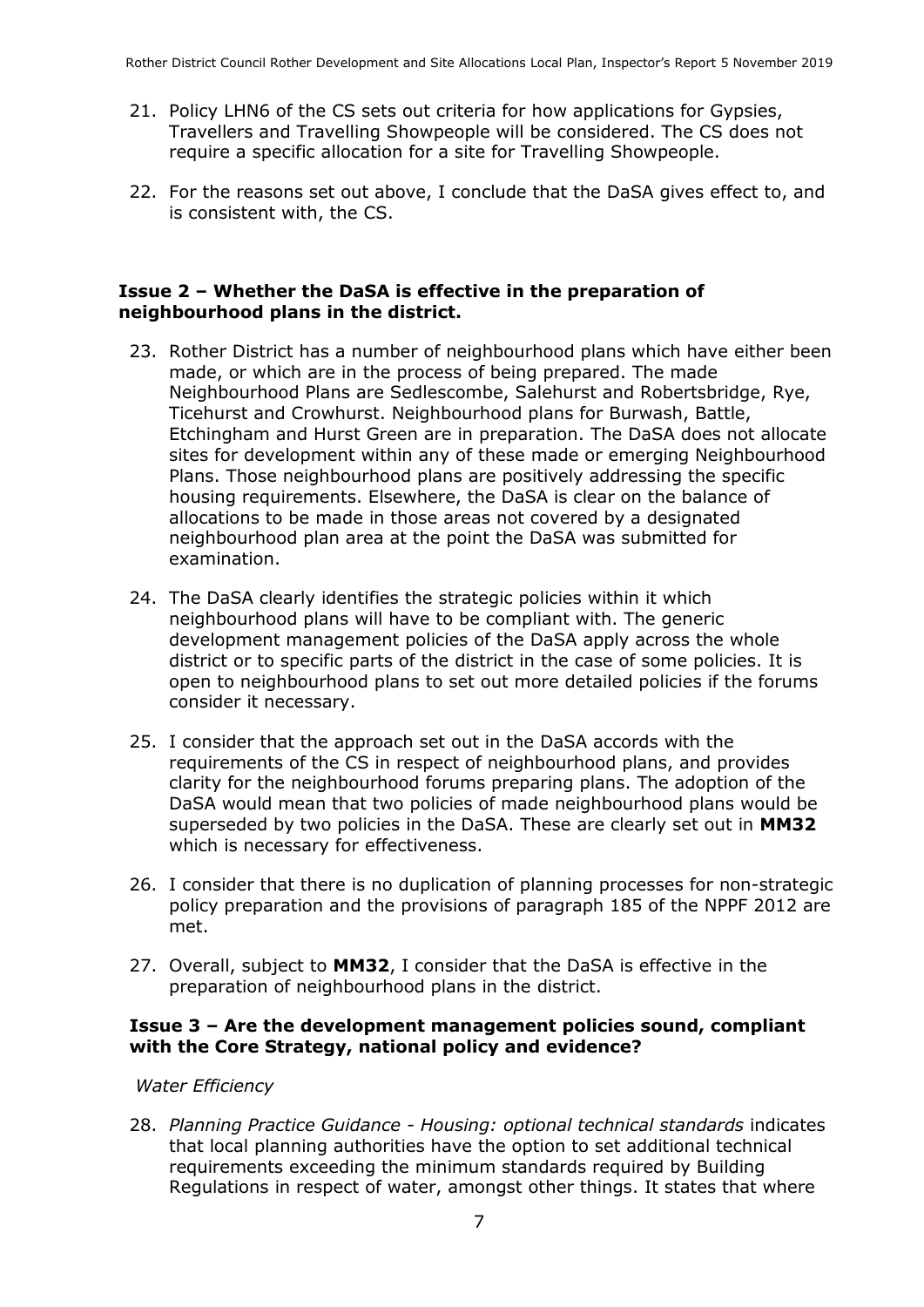there is clear local need, local plans can set out policies requiring new dwellings to meet the tighter Building Regulation optional requirement of 110 litres/person/day.

29. The Council's Water Efficiency Background Paper (Doc SC1) highlights that the district lies within a water-stressed area as defined by the Environment Agency and that there are restrictions on water extraction locally. Policy SRM2 of the CS requires effective management of water resources. Doc SC1 also indicates that the use of flow restricting devices would result in negligible additional costs. Policy DRM1 of the DaSA is justified based on the evidence.

#### *Renewable and low carbon energy*

30. Policy DRM3 sets out the Council's approach to seeking renewable and low carbon energy technologies within new developments. It replaces Policy SRM1 (i) of the CS, the requirements of which have become outdated particularly as it seeks combined heat and power schemes on large sites which are now considered unviable. Policy DRM3 reflects prevailing expectations regarding energy efficiency and is justified.

#### *Retention of Sites of Social or Economic Value*

31. To be effective it is necessary to amend Policy DCO1 and supporting text to ensure that it does not apply to town or district centres for reasons of consistency and other plan policies. This is done through **MM1**. In addition, for effectiveness, clarification is necessary as to how the policy relates to Policy CO1 criterion (iii)(a) of the CS which sets out the approach to the loss of community sites or premises. This should to be set out in the supporting text to the Policy, through **MM2**.

#### *Affordable Housing*

- 32. Policy DHG1 replaces Policy LHN2 of the CS and brings the affordable housing thresholds into line with those set out in the 2019 Framework. In particular it clarifies the position in respect of the rural areas, both within and outside of the High Weald AONB. Whilst the DaSA is being examined in relation to the 2012 NPPF, I consider that it is justified to align the thresholds to the 2019 Framework in this case as it would avoid confusion and uncertainty. The Council's Local Development Scheme (LDS) has been revised accordingly. Policy DHG1 is therefore justified.
- 33. Policy DHG2 replaces Policy LHN3 of the CS and is in response to the Council reviewing the operation of that policy. That review set out in the Cabinet report and minutes of July 2018 (Doc PS13) concluded that in some cases, a degree of open market housing might enable a scheme for affordable housing on a rural exception site to be viable, boosting both housing supply in the rural areas and the supply of affordable housing. The criteria of Policy LHN3 of the CS would be replicated within Policy DHG2 other than the addition of a paragraph setting out an option for a modest amount of open market housing being acceptable if viability evidence demonstrated that it was the minimum necessary for the delivery of the scheme. In the light of the evidence, and the existing and additional safeguards set out in the policy, I consider that the policy is justified, although clarification is required as to the definition of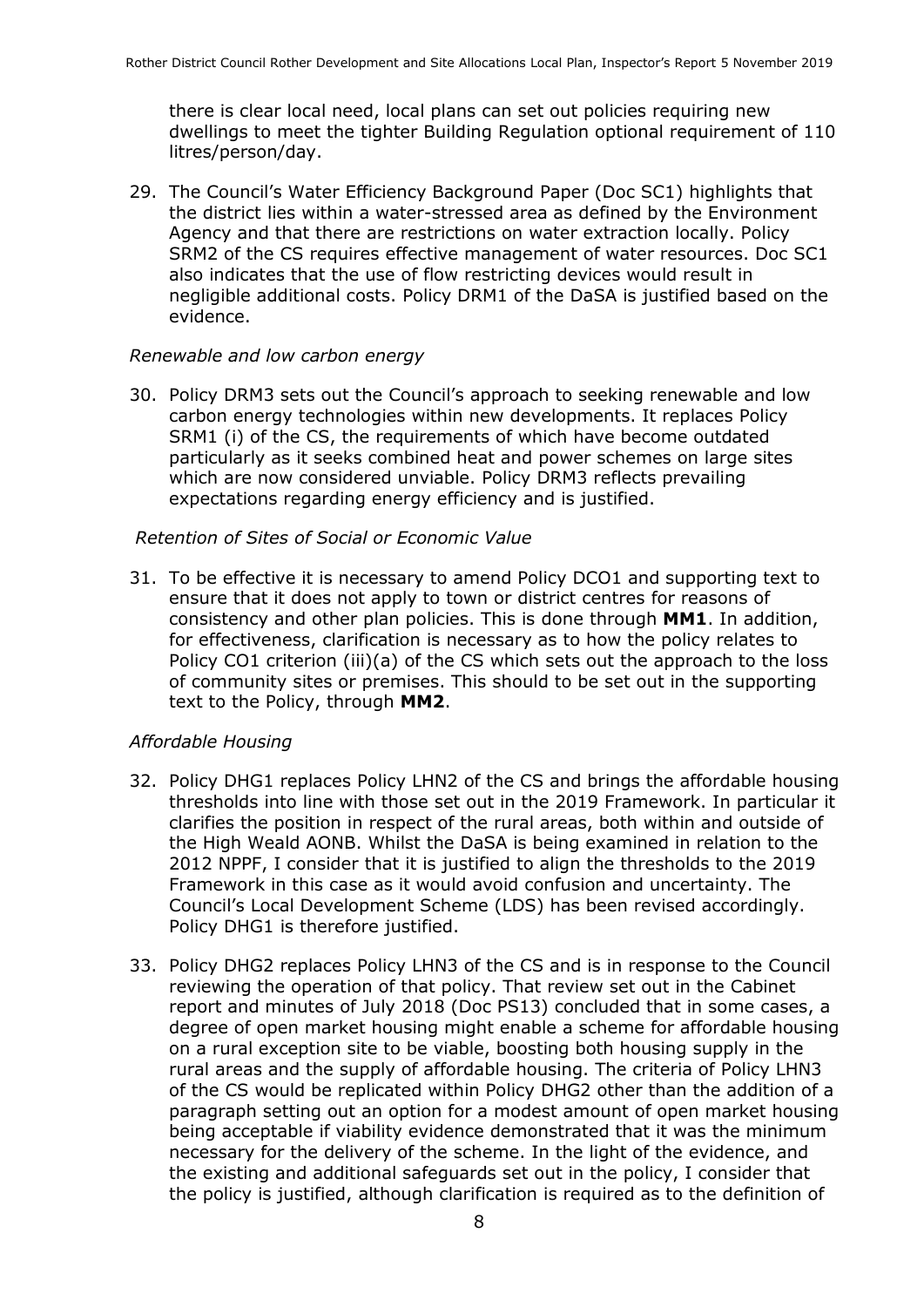rural areas within Rother to which the policy will apply. **MM3** would provide the necessary clarification and I recommend it for effectiveness.

#### *Access to Housing/Housing Standards*

- 34. Planning Practice Guidance Housing: optional technical standards, indicates that where local planning authorities wish to require an internal space standard, they should do so in their local plan by reference to the *Technical Housing Standards - nationally described space standard* (NDSS). The PPG states that in establishing a need for internal space standards, local planning authorities should take account of need, viability and timing. Policy DHG3 sets out that the Council would adopt those standards through the DaSA.
- 35. The Council has produced a Space Standards Background Paper (Doc SE1). The Council's evidence set out in Doc SE1 and in its representations, indicate that the whilst the gross internal area across a range of those new build properties tested is generally good when compared to NDSS, a large number of properties would fail to comply with the internal room requirements within NDSS, although in many cases not by far. In that sense minor amendments to typical properties being built in the district would achieve compliance, thereby improving the quality of new housing in the district.
- 36. It is possible that housebuilders would reduce the number of rooms, including bedrooms in their properties in order to comply and the introduction of the NDSS might mean that certain 'off the peg' products would not comply. Nevertheless, the evidence is that many of the rooms within the sampled properties would not require large adjustments to comply, and that the requirement would not have an adverse impact on viability. I therefore consider that Policy DHG3 is justified and consistent with national policy.
- 37. Local planning authorities also have the option to set additional technical requirements exceeding the minimum standards set by the Building Regulations in respect of access, amongst other things. It also states that evidence would need to be gathered to determine where there is need for additional standards in their area and justify appropriate policies in their Local Plans. Policy DHG4 sets out that the Council would adopt the Optional Buildings Regulations for Accessible and Adaptable Homes though the DaSA.
- 38. The Council has produced an Accessible and Adaptable Housing Background Paper (Doc SE2). It highlights the high proportion of older people living in the district and the projected growth in elderly persons to 2028. It also shows that the district has higher than the national average figures for persons with a long term limiting illness or health issue and this is predicted to increase. Not all will require M4 (2) Category 2 housing and some may require specialist accommodation. Nevertheless, the implementation of the policy would be likely to enable people to stay in their homes for longer.
- 39. The policy includes provision for the requirement to be set aside where it can be demonstrated that it would be not practicable or financially viable. Even though the viability evidence submitted by the Council (Doc SH2) suggests that there would be only limited impact on viability, the provision is nonetheless necessary. The policy is justified and consistent with national policy.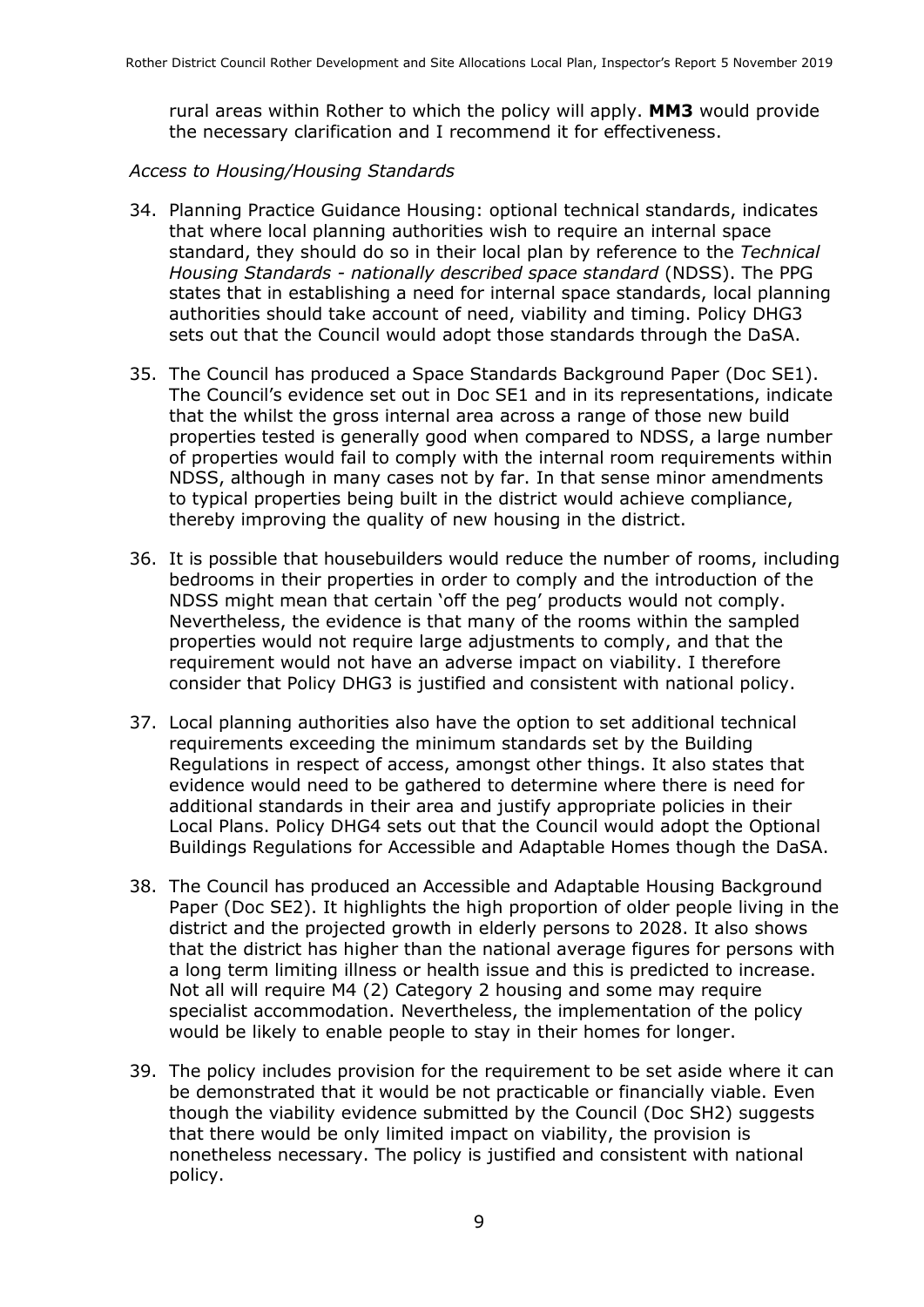#### *Self-Build and Custom Housebuilding*

- 40. Policy DHG6 seeks to promote self-build and custom housebuilding. As at 1 April 2018 there were 108 individuals who had registered their interest in self and custom housebuilding register. According to Council's Housing Land Supply document (Doc SI 1), this stood at 136 on 1 October 2018.
- 41. The Council's note of 24 May 2019 (Doc RDC-DaSA-011), shows that there are 17 allocated sites to which the policy would apply. This would deliver between 65 and 126 self-build units if fully taken up, on top of those which might come forward through small windfall sites in any case. However some of those on the register would only require a certain plot type or geographical location and the evidence from the Council indicates that the majority of those registered would prefer a location in the eastern area of the district. Nevertheless, I consider that the policy is justified given the self-build and custom housebuilding interest in the district overall, and that the thresholds and other provisions set out are appropriate given the evidence.

#### *External Residential Areas*

- 42. The Council's Residential Garden Sizes Background Paper (Doc SE3) indicates that across 5 major schemes granted planning permission 2013-2017, the average rear garden length exceeded 10m, but that in around a quarter of cases, the gardens fell short of 10m. Amongst other things, Policy DHG7 seeks to ensure that there would be a rear garden of 10m in length in new dwellings. The Council considers that this would accord with Policy OSS4 of the CS and with the position in the adjoining Borough of Hastings where the adopted Local Plan requires gardens of such length.
- 43. The supporting text to the policy makes it clear that certain circumstances might exist which means that gardens of less than 10m in length could be acceptable and the policy itself provides for such a position. The policy is therefore justified.

#### *Boundary Treatments, Accesses and Drives*

44. **MM4** is necessary for the effectiveness of Policy DHG12 to make it clear what is required in terms of permeability of materials.

#### *Holiday Sites*

45. **MM5** is necessary for the effectiveness of Policy DEC2 in order that there would be consistent approach in respect of how the policy and Policy DEN4 would operate.

#### *Biodiversity and Green Space*

46. **MM8** is necessary to ensure consistency with Planning Practice Guidance on the Natural Environment in terms of how Policy DEN4 would operate. This change is necessary for the effectiveness of the policy.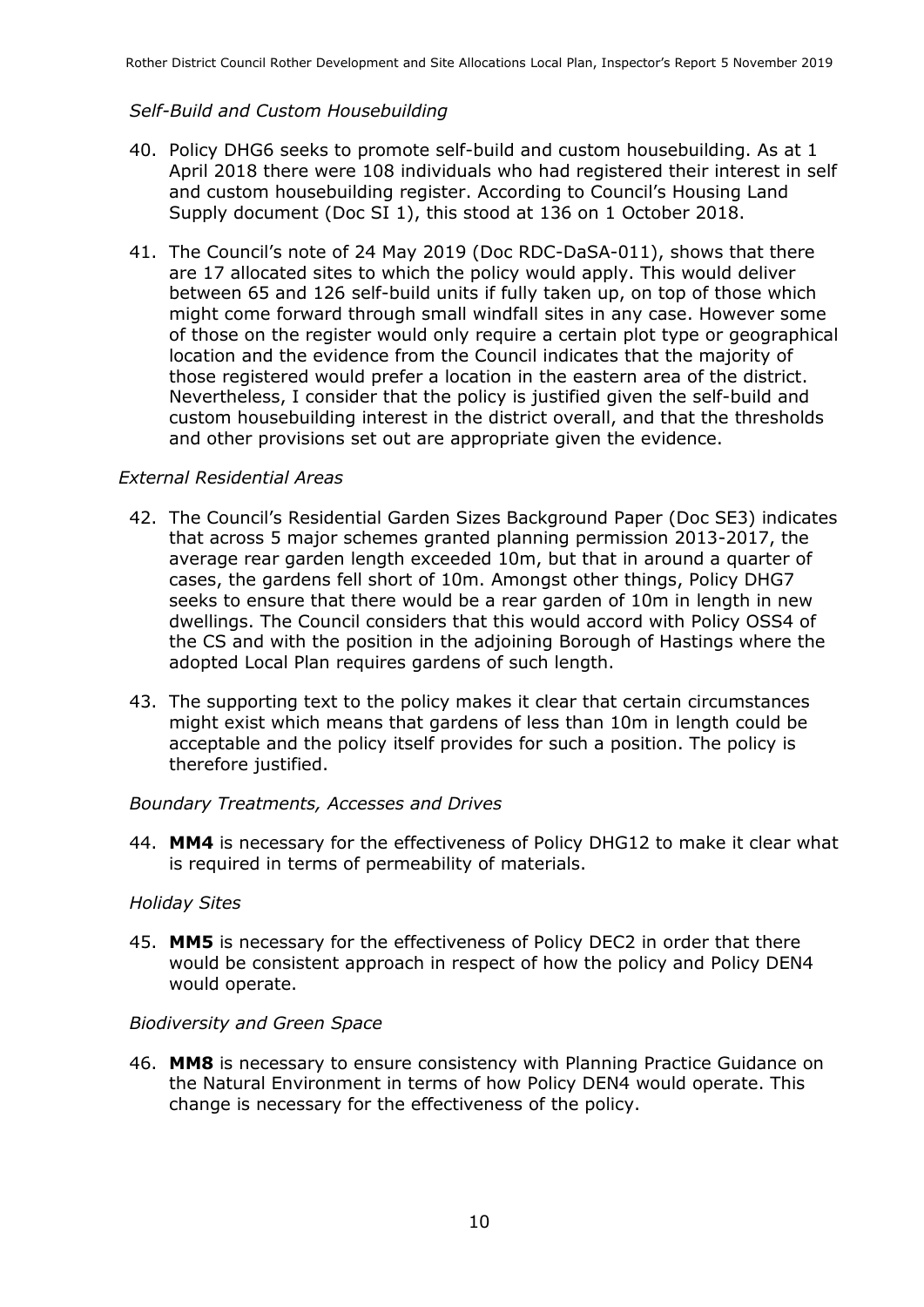#### *Strategic Gaps*

- 47. The second paragraph of Policy DEN3 states that development will only be permitted in exceptional circumstances. However the examples of development set out in paragraph 6.15 of the supporting text are not exceptional but rather typical forms of development expected in rural areas. Whilst the term 'exceptional circumstances' was referenced in the corresponding policy in the Rother District Local Plan 2006 which Policy DEN3 is to replace, the adoption of that plan pre-dates the publication of the NPPF. I consider that Policy DEN3 is not consistent with national policy and to be effective it also needs to be clearer as to what development would be allowed within the Strategic Gaps. **MM6** would address both of these points and focus the policy and its application to relate to the three strategic objectives behind it. This change is necessary for soundness.
- 48. The boundary of the Strategic Gap at Fairlight should be amended through **MM7** to be consistent with its definition in paragraph 6.21 of the supporting text, that it includes the area known as 'The Close'. This change is necessary for the effectiveness of the policy. There is also a need for a consequential change to the Policies Map as a result. I do not consider that there should be any other change to the boundaries of the Strategic Gaps for reasons of soundness.

#### *Conclusion*

49. For the reasons set out above and subject to the main modifications, the development management policies are sound, compliant with the CS, national policy and the evidence.

#### **Issue 4 –Has the overall site selection process been based upon a sound and robust methodology within the context of the Core Strategy and are the proposed site allocations soundly based?**

#### *General*

- 50. The selection process has been based around a call for sites exercise. Each site was appraised against 16 objectives. The site selection process is consistent between the stages of plan preparation and the reasons for the selection of some sites, and the non-selection of others is set out in the Sustainability Appraisal and within the Options and Preferred Options DaSA Local Plan.
- 51. At the examination, particularly in relation to the site selection process within the villages, concerns were expressed from some representors about the robustness of the methodology and why some sites were selected and others were not. In some cases and particularly in some villages, the selection process came down to reasonably narrow margins between sites selected and those not. However, I am satisfied that the process has been based upon a sound and robust methodology and accords with the spatial strategy set out in the CS. This includes the provisions of CS Policy RA1 which sets out how the needs of villages will be addressed and its accompanying table Figure 12 which sets out the expected provision within each village.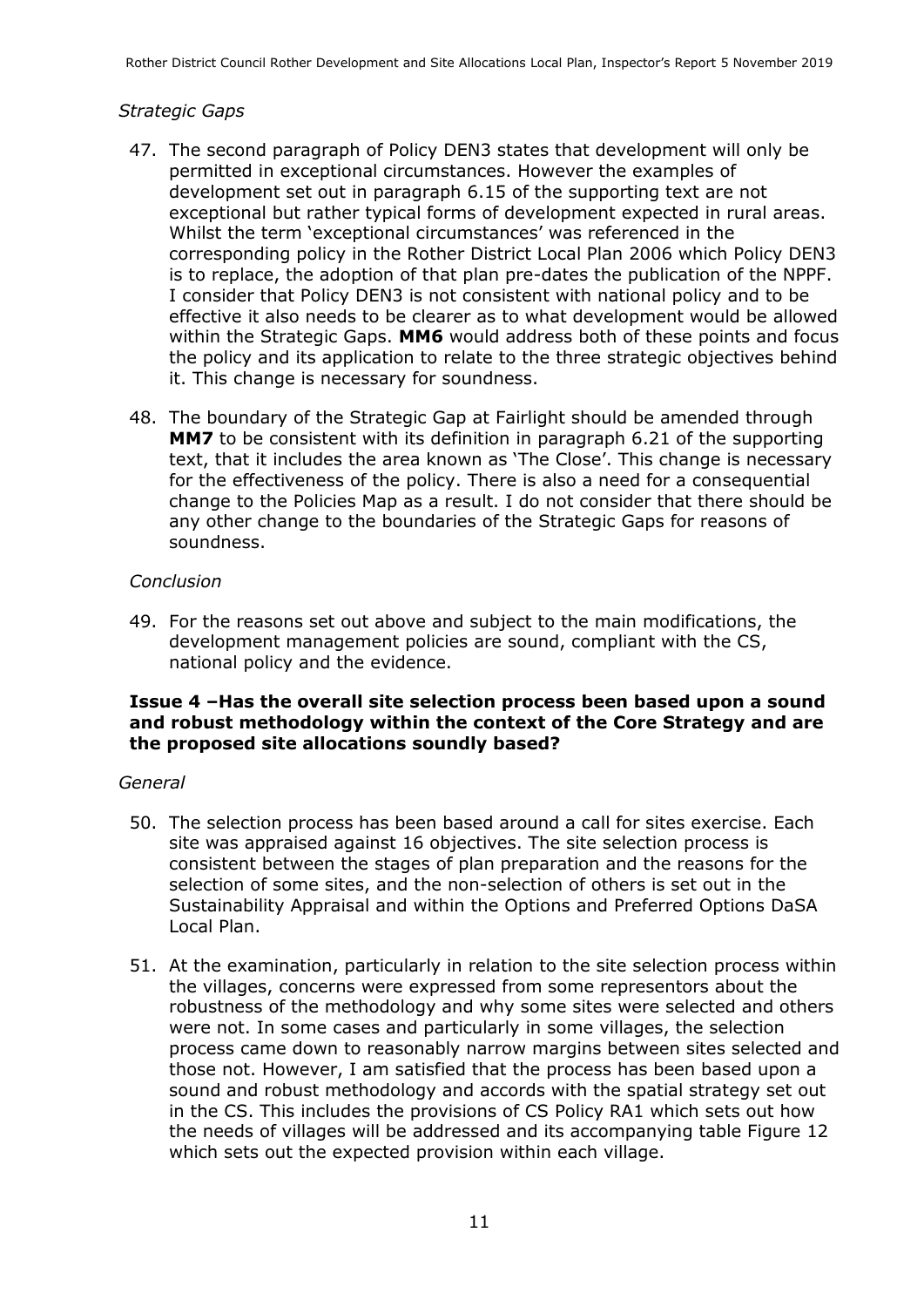#### *Bexhill*

*Cumulative traffic impact on the strategic route network*

- 52. To support the DaSA, the Council commissioned the Bexhill Highways Capacity Assessment Report (Doc SJ7) to assess the highway capacity to accommodate the development proposed. It related to the whole district. The report found that the network would operate within capacity overall but certain junctions on the A259 and A269 would be close to or over capacity by 2028 and that the proposed allocations would be likely to exacerbate this position.
- 53. The scale and distribution of development proposed in Bexhill in the DaSA accords with the CS. Since the adoption of the CS, both the Bexhill-Hastings Link Road and the North Bexhill Access Road (NBAR) have been completed and are operational. Nevertheless, Highways England raised concerns in its submissions about cumulative impact on the strategic route network of the proposed allocations BEX6, BEX9, BEX10 and BEX11.
- 54. The Council, along with East Sussex County Council commissioned further modelling work during the course of the examination. Although the final report has not been completed for this examination, Highways England confirmed to the Council on 16 May 2019 that it considers the DaSA to be sound on the basis of highway mitigation being provided at three junctions: the A259 Little Common Roundabout; the A259/A269 London Road signals and the A259 Glyne Gap roundabout. During the examination I observed the operation of all three junctions at peak time.
- 55. Highways England consider that the works to the Little Common Roundabout which would involve carriageway widening would be in the region of £250,000-£300,000. In its response on 24 May 2019 (RDC-DaSA-028) to my question, the Council sets out more detail in relation to the estimated costs of the necessary works at the other junctions. In total the costs for the works to the three junctions are estimated to be £650,000-£900,000. The Infrastructure Delivery Plan (Doc SH1) also refers to the works at two of these junctions as being needed to support the level of development proposed in the DaSA.
- 56. The junction improvement works are expected to be funded through contributions from the developments secured through planning obligations and potentially from external funding sources. Doc RDC-DaSA-028 sets out some additional viability assessments to supplement the earlier submitted viability report (Doc SH2). The viability assessments consider the worst case scenario of £900,000 cost for the mitigation works and relates the additional cost to the site typologies in Doc SH2. It indicates that the additional costs would not impact on the deliverability of sites in Bexhill. On the basis of the evidence submitted, I am satisfied that the costs of the works would not impact on viability and deliverability of the allocated sites.
- 57. The approach to requiring development proposals to be supported by transport assessments where appropriate and if necessary make financial contributions to improving transport infrastructure, and seeking external funding to support such improvements, is set out in Policy TR3 of the Core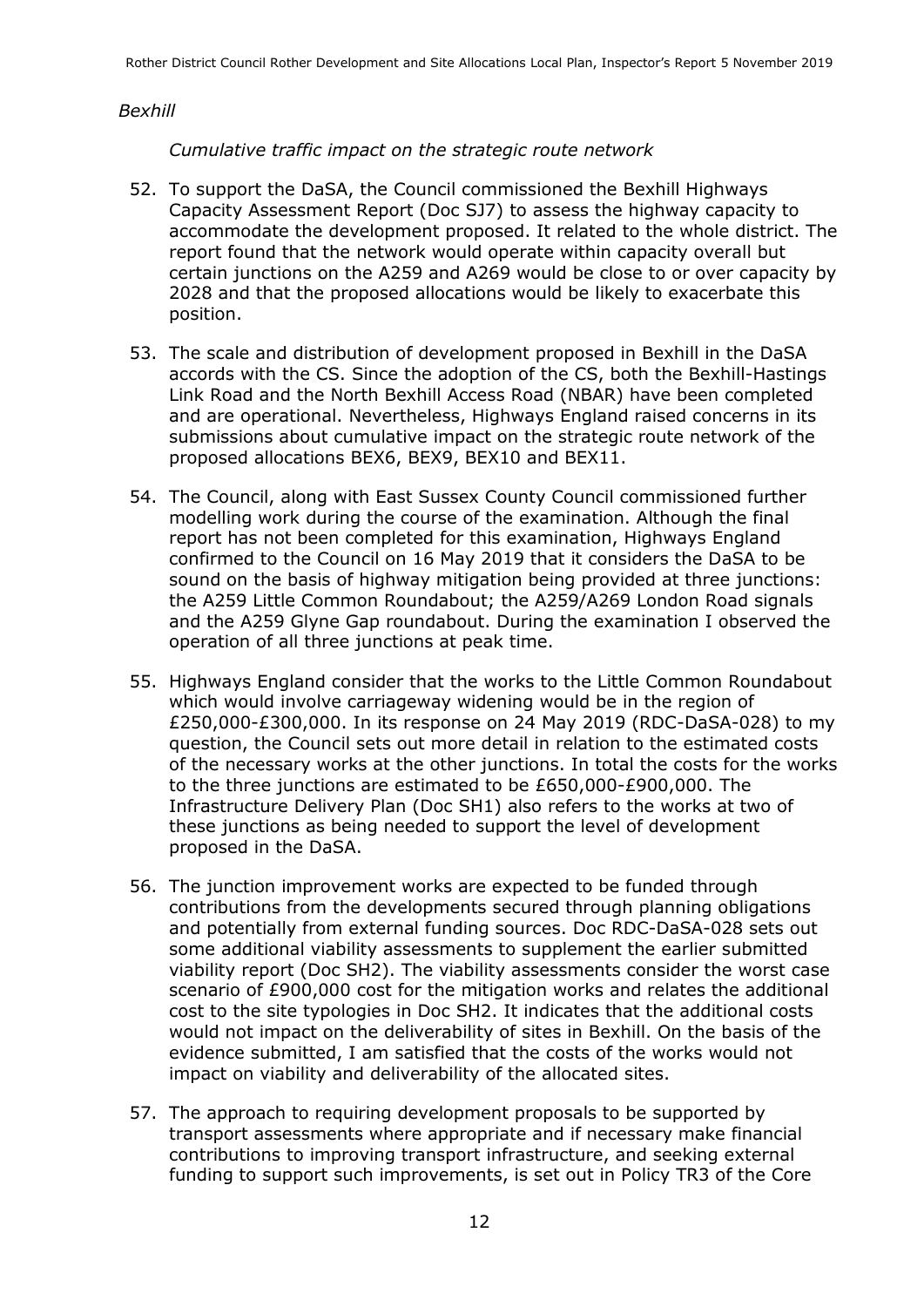Strategy. It is not necessary therefore to amend the DaSA in this regard for soundness reasons.

58. On the basis of the evidence, I am satisfied that the cumulative traffic impacts of the proposed allocations in Bexhill on the highway network would not be severe providing the works identified to the highway network are completed. Furthermore, in light of the evidence, I consider that the works required would not harm the viability or deliverability of the allocations. The scale and distribution of proposed development in Bexhill is consistent with the Core Strategy and it will be for planning proposals on each site to meet the requirements of Policy TR3 and other policies of the CS and the DaSA.

*Policy BEX1 Land at Levetts Wood and Oaktree Farm, Sidley, Bexhill*

- 59. The boundary of the allocation sits entirely on the Bexhill side of the North Bexhill Access Road (NBAR). Whilst this is a slightly different boundary to the extant planning permission which extends across the NBAR to include a waste water treatment works and pond, I do not consider that the allocation needs to do the same, or to extend to the former proposed line of the road. I also consider that it is entirely appropriate for the requirement in criterion (i) of the Policy for it to accord with a masterplan. Such a masterplan will assist in the detailed planning of the development of the site including ensuring the appropriate areas and nature of landscaping buffers which are shown indicatively on Figure 19 of Policy BEX1, and the splits between different uses. I consider that a masterplan would not constrain development potential, but would assist in the detailed planning process as envisaged in the North East Bexhill Supplementary Planning Document 2009 (PS33).
- 60. On the basis of the evidence submitted, including the Bexhill Employment figures submitted by the Council (RDC-DaSA-025) I am satisfied that the floorspace figure in criterion (ii) of the policy does not need to be increased in order to meet the Core Strategy employment floorspace development target for Bexhill of at least 60,000 sqm.

*Policy BEX3 Land at North Bexhill/Policy BEX3a Kiteye Farm and adjoining land/Policy BEX3b Land west of Watermill Lane/Policy BEX3c Land east of Watermill Lane*

- 61. Land at North Bexhill is identified in the Core Strategy as a broad location for future development in Bexhill. The North Bexhill Access Road (NBAR), on which the development was contingent, has now been completed. There are three separate areas of land allocated within Policy BEX3, which in total would likely yield around 530 dwellings. This is a major element of future housing provision in Bexhill.
- 62. On the basis of the evidence submitted, I am satisfied that the site as a whole is viable and can be delivered within the plan period.
- 63. Policy BEX3a includes a requirement, at criterion (ii) that an area of open space be provided and that this should include provision for playing fields of at least 2.54 hectares. Given the land form on this particular part of the site, it is not clear to the Council or the land owner at this stage whether formal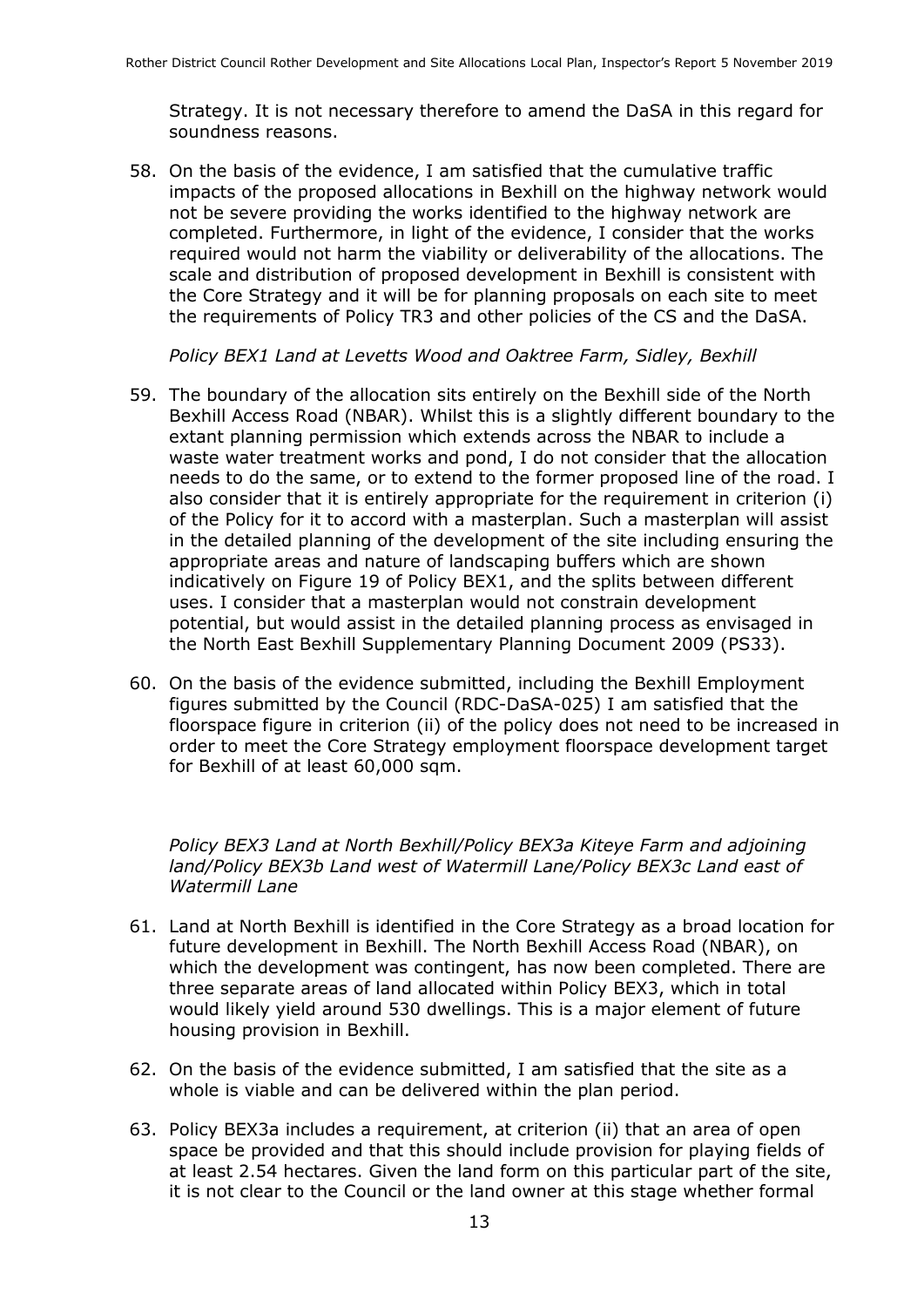playing fields could indeed be laid out in that area in a satisfactory and practicable manner. Having regard to the Council's *Open Space, Sport and Recreation Study* 2007 (the OSSRS), I consider that it is necessary, for soundness, to alter the requirement for playing pitches to the wider term of outdoor sports facilities used in the OSSRS. This change would enable the outdoor sports facilities to be provided but not necessarily comprising of all formal playing pitch provision. These main modifications are **MM9**, **MM10** and **MM11** and I recommend them for plan effectiveness.

- 64. A further modification to Policy BEX3b criterion (iii) b, is necessary to ensure consistency between the BEX3 policies in respect of traffic management requirements. This is **MM12**.
- 65. Policy BEX3c includes a requirement for a small site of up to five pitches for the permanent residential use of Gypsies and Travellers to be located on the north western corner of the allocation. This site would be served directly off Watermill Lane, close to the point where it has been severed as a result of the construction of the NBAR.
- 66. The proposed access to the Gypsy and Traveller site lies between Preston House and the cycleway/footpath which leads up to the pedestrian/cycle crossing on the NBAR. The proposed access point would be on land which slopes up from Watermill Lane to the site. Access to the site from Watermill Lane would require a sharp right hand turn. The highway authority does not object. The Council submitted an access plan (Doc RDC-DaSA-017) which shows a swept path analysis for a vehicle and caravan and a re-profiling of the slope. Having regard to this plan, the plan and evidence submitted by representors and my own observations on the site, I consider that it would be feasible to secure an appropriate access to the site from Watermill Lane.
- 67. The proposed Gypsy and Traveller site is reasonably well located in terms of access to services, can be brought forward independently of the other land at North Bexhill, and is consistent with the requirements of Policy LHN5 of the CS. It is also consistent with the Planning Policy for Traveller Sites (PPTS).

*Policy BEX4 Land at Former High School Site and Drill Hall, Down Road, Bexhill*

68. The allocation relates to the mixed use redevelopment of an urban site. **MM13** is necessary to require provision for additional sewerage infrastructure to be secured as part of any proposal on the site.

*Policy BEX 6 Land adjacent to 276 Turkey Road, Bexhill/Policy BEX7 Land at Moleynes Mead, Fryatts Way, Bexhill*

69. In order to ensure that the proposals on both sites can be delivered without harm to the Pevensey Levels Special Area of Conservation/Ramsar Site, and that the policies are consistent with Policy DEN5, **MM14** and **MM15** are required. These modifications will add additional clarification of requirements in relation to Appropriate Assessment, under the Habitats Regulations.

*Policy BEX9 Land off Spindlewood Drive, Bexhill*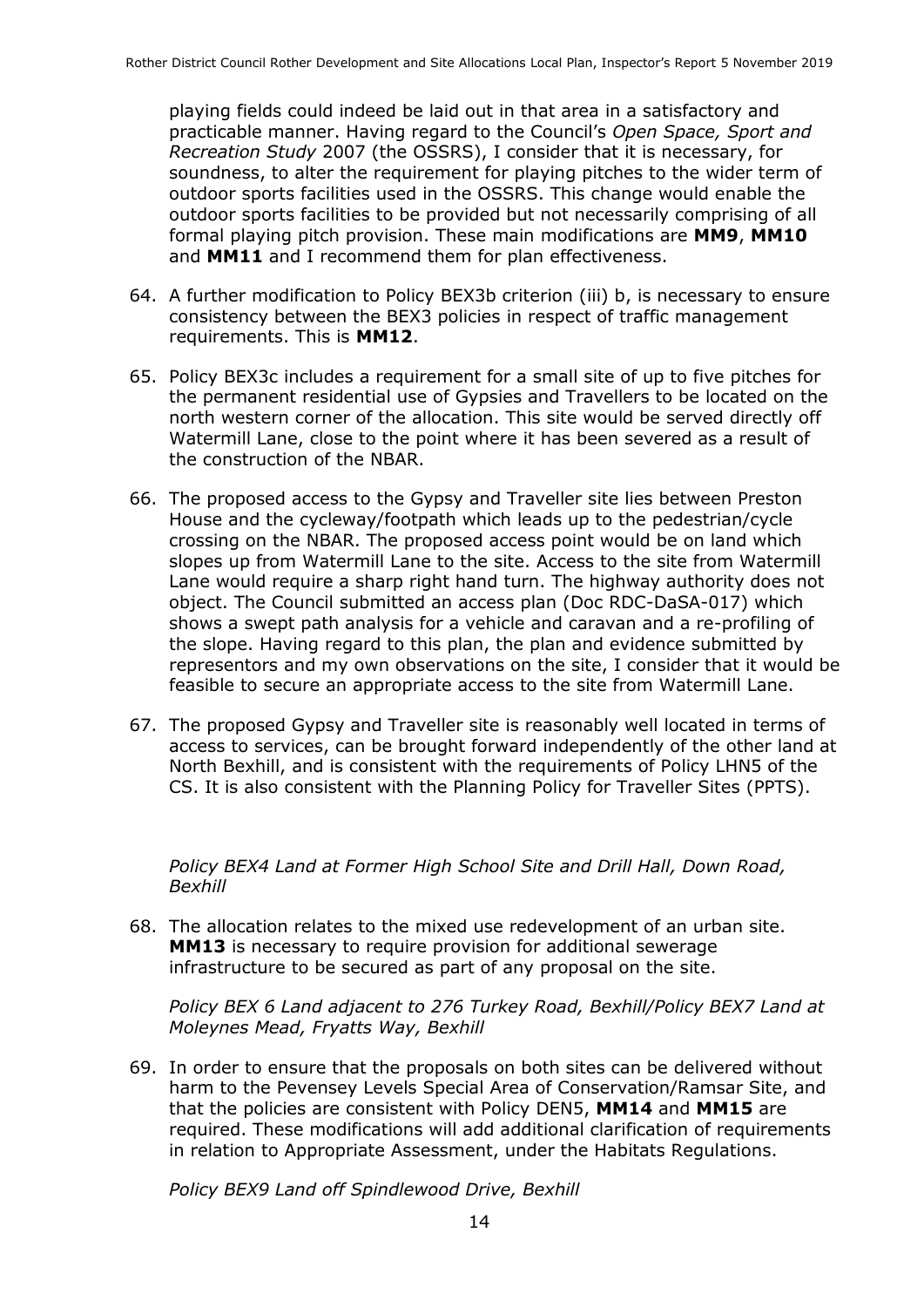- 70. This allocation is for a site of some 160 dwellings. Highway access would be taken from Spindlewood Drive and from Barnhorn Road. The policy sets out a number of criteria which development proposals would have to meet.
- 71. At the examination hearings, there was considerable concern from local residents in relation to this allocation, in particular matters relating to traffic and SuDS. I have already addressed the strategic highways issues arising from the cumulative Bexhill allocations and have no evidence that there are specific highway safety issues in principle, related to the development of the site itself and the highway authority is supportive.
- 72. The allocation lies within the Pevensey Levels hydrological catchment area. Criterion (xi) of Policy BEX9 sets out requirements for proposals on the site in relation to SuDS and the need for the Habitats Regulations to be complied with to ensure no harm to the integrity of the Pevensey Levels Special Area of Conservation/Ramsar site. Natural England support this approach. The policy is sound in relation to these matters.

*Policy BEX10 Land at Northeye (Former UAE Technical Training Project), Bexhill.*

- 73. The allocation is for around 140 dwellings and new open space recreational facilities on a partly brownfield, partly greenfield site to the west of Bexhill. The former training centre and prison site lies adjacent to around 30-40 existing dwellings, but is otherwise quite separated from the suburban areas of Bexhill. The Council states in the DaSA that new development in such a location would normally be resisted, but is allocating the site given it is not required for its former use, and that subject to design controls, a high quality residential scheme could be taken forward.
- 74. However, one of the core principles of the NPPF 2012 indicates that development should be focussed in locations which are or can be made sustainable, making the fullest possible use of public transport, walking and cycling. I consider that in order to accord with this principle, and to accord with Policy TR3 of the Core Strategy, **MM16** is necessary to require a travel plan as part of any proposals for the redevelopment of the site and that specifically the use of travel measures other than the private car are to be promoted. **MM16** also adds a series of off-site measures which would be required as part of the travel plan process. **MM16** also clarifies that contributions towards improving local bus services to assist access to the site are also to be required.

#### *Policy BEX11 Land at Sidley Sport and Social Club, Bexhill*

- 75. The former sports and social club site is allocated in the DaSA for playing pitches and other open space, changing accommodation and a community hub. It was registered as an Asset of Community Value in 2018 which means that there is a period for community groups to make a bid to purchase it and preserve its social value. This is confirmed in the Council's position statement (RDC DaSA-031-BEX11).
- 76. At the hearing sessions the Council confirmed that it is working with a community group, the Heart of Sidley, which is interested in taking over the site, and that notification of the proposed disposal of the site was received by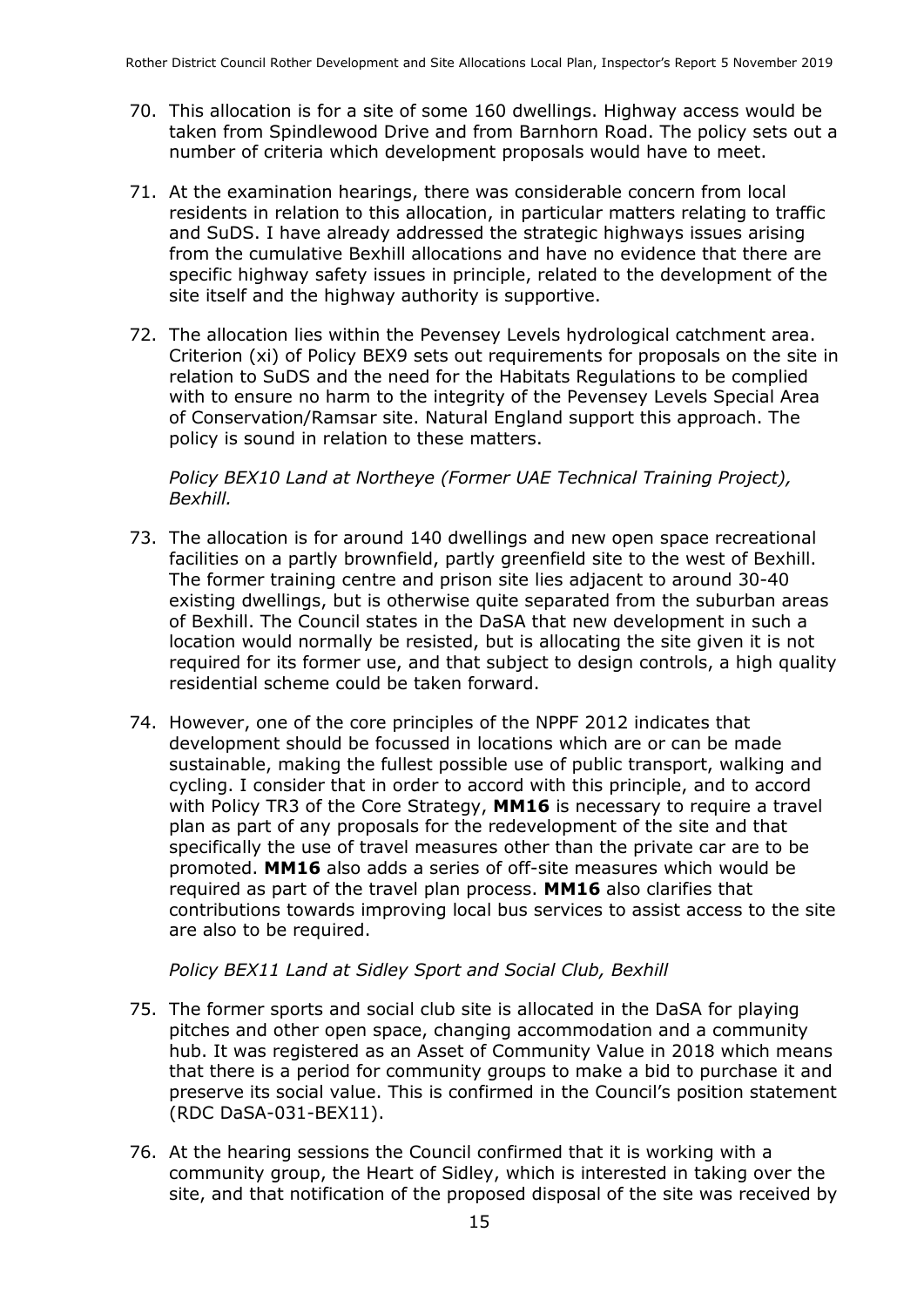the Council, from the owner of the site in February 2019. The Council submitted this letter to the examination (RDC DaSA 032 BEX11).

77. Given the above position, I consider that there is a reasonable prospect of the site being delivered for the purpose set out in Policy BEX11. The policy is justified and effective, and is sound.

#### *Policy BEX14 Land south-east of Beeching Road, Bexhill*

78. This Council owned site is allocated for retail development. Criterion (xi) of the Policy requires an 8 metre exclusion zone from the main river culvert which passes through the site to ensure access to the existing outfall. However there are two culverts on the site and for clarity in making the policy effective, **MM17** is required to avoid doubt that there should be an 8m exclusion zone either side of the main river culverts.

*Policy BEX17 Little Common and Sidley District Centres*

79. The policy seeks to protect the vitality and function of two district centres. In Sidley, a deprived community, there is a concern, supported by evidence, that further concentrations of hot food takeaways would be harmful to the life of the centre and the health and well being of the community. **MM18** is necessary to ensure the effectiveness of the policy in making it clear that further concentrations of such uses within the centre will not be supported rather than just resisted.

#### *Hastings Fringes*

*Policy HAS2 Land at Michael Tyler Furniture, Woodlands Way, Hastings*

- 80. There is a need to add a requirement to ensure that proposals do not have an adverse impact on watercourses which flow into the adjacent Ancient Woodland. **MM19** is therefore necessary for effectiveness to make the Policy sound.
- 81. *Policy HAS3 Land north of A265, Ivyhouse Lane, Hastings*
- 82. **MM20** is necessary for effectiveness to make it clear that the site lies within the High Weald AONB.

#### *Villages*

#### *Beckley Four Oaks*

83. The DaSA proposes to allocate two sites in the village. A large number of sites were appraised during the early stages of the preparation of the DaSA. I am satisfied that the two sites selected have been arrived at through a sound methodology and are both deliverable within the plan period. Policy BEC1 is a brownfield site and a former engineering works. The building has been vacant since 2011 and evidence of marketing and consideration of alternative uses was submitted by the Council (RDC-DaSA-034 and RDC-DaSA-035). Policy BEC2 is a small site which would form an extension to an existing residential cul-de-sac. I consider both sites have been selected on a sound basis and are deliverable.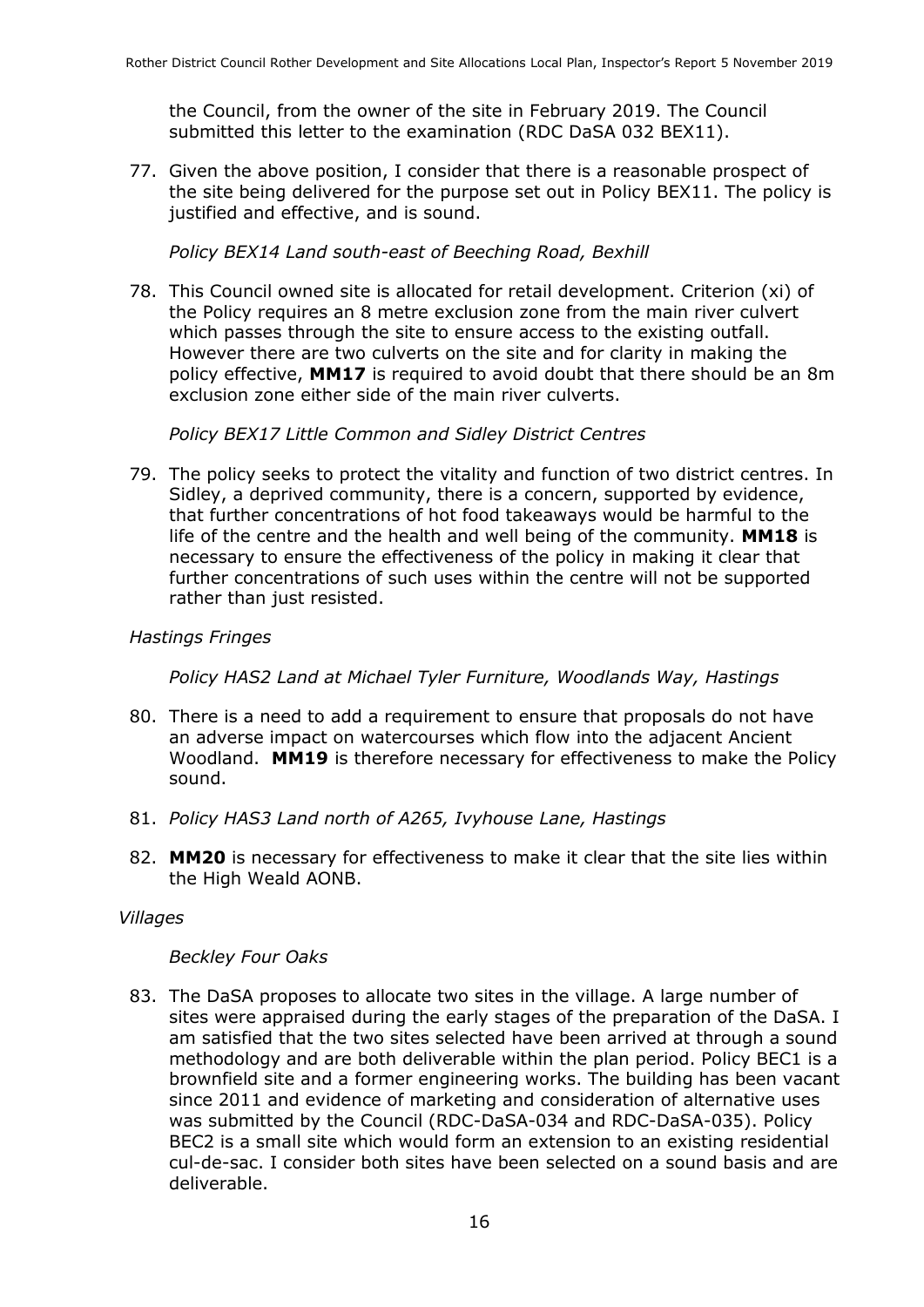#### *Broad Oak*

84. **MM21** is necessary for effectiveness to add a requirement within Policy BRO2 for a connection to the local sewerage system to be made, and to amend the proposed development area shown on Figure 45 so as to accord with the recent planning approval on the site.

#### *Camber*

85. The proposed two allocations accord with the adopted *Camber Village Supplementary Planning Document* which seeks to provide guidance for redevelopment of the village. **MM22** and **MM23** are necessary however to clarify that development proposals should not have an adverse effect on the adjacent Natura 2000 sites.

#### *Catsfield*

86. **MM24** is necessary to ensure consistency of Policy CAT1 with Policy DEN5 in respect of requirements for drainage proposals in relation to potential impact on the Pevensey Levels SAC. This is necessary for the effectiveness of the policy.

#### *Fairlight Cove*

- 87. Policy FAC2, Land east of Waites Lane is proposed to be accessed from the north east corner of the site via Waites Lane. During the examination hearing sessions, the Council and the highway authority considered that the access route into the site would need to be widened from that shown in Figure 50 in the DaSA. This would involve extending the allocation slightly on to the adjacent field in order that sufficient width could be gained to enable appropriate landscaping and to ensure that the access road junction on to Waites Lane was orientated at more of a 90 degree angle. The Council has provided an amended plan showing the additional area and the revised access route into the site. The highway authority is satisfied that this access is suitable. Based upon the evidence and my observations, I concur with this view. **MM26** is therefore necessary to ensure that a suitable access is provided to the site to enable its delivery.
- 88. The Council's Rother Local Plan Viability Assessment (Doc SH2) sets out and tests a number of typologies and the site falls within typology 10, which is a 40 unit scheme on greenfield land in the Rural East. This approach accords with Planning Practice Guidance on Viability which states that plan makers can use site typologies to determine viability at the plan making stage.
- 89. The requirement for 40% affordable housing is consistent with Policy DHG1. The provisions of that policy relating to viability also would apply to this site, such that if the affordable housing requirement would render the development unviable, the level of affordable housing required could be reduced. In that regard there is no need for each individual site allocation policy to have the same provision set out within them.
- 90. The policy requires that at least 50% of the dwellings should comprise appropriately designed age restricted housing for older people. The Council's position statement of 20 May 2016 (RDC-DASA-036) identifies that there is a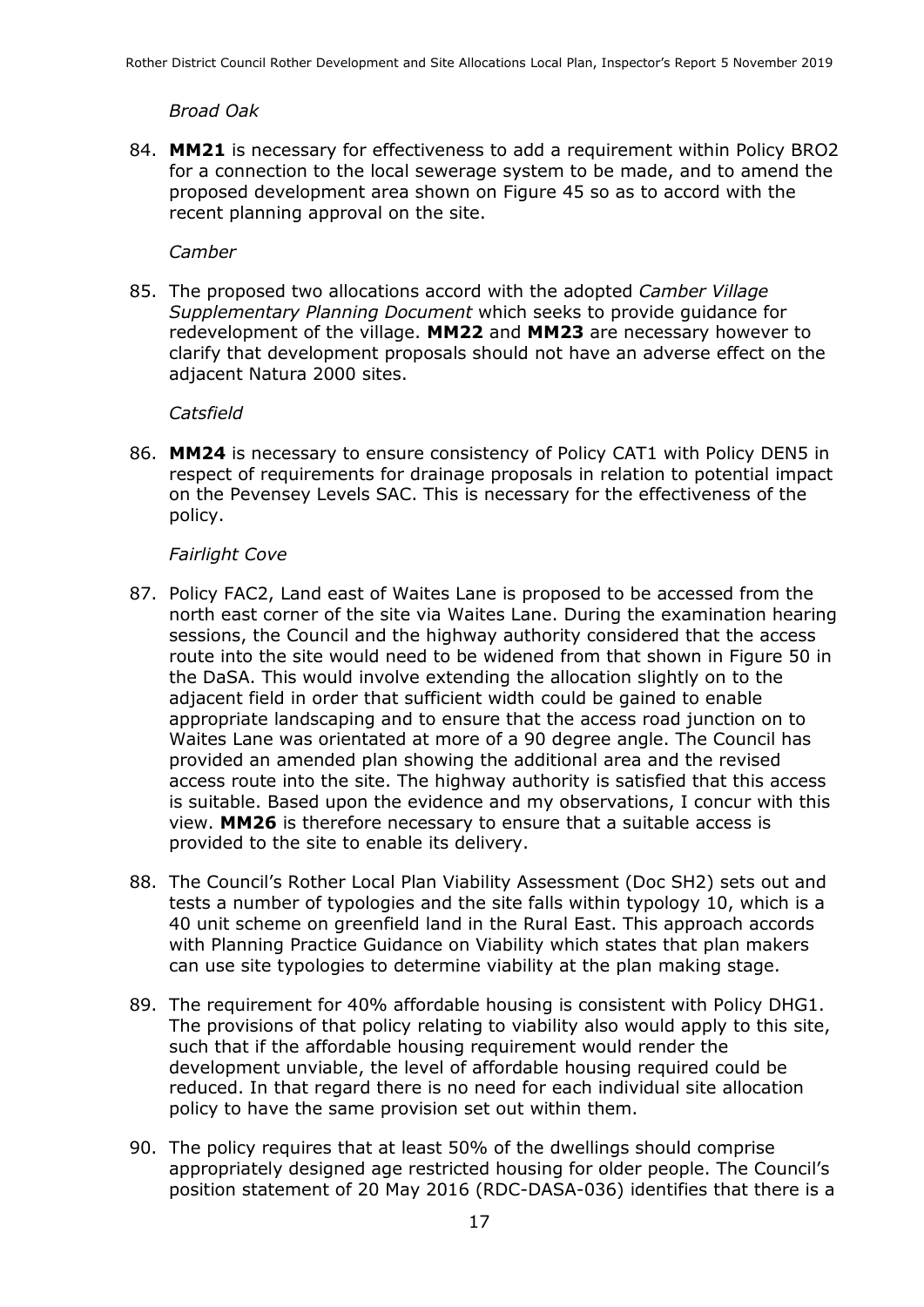high level of housing need in the Rye and Rye Rural Cluster, which includes Fairlight. 36% of live applications on the housing register in this cluster are from people aged over 60 who require alternative forms of housing. I consider that it reasonable for the plan to seek to provide for the needs of such people and do not doubt that the site is suitable in location terms given it is well connected to the village and is very close to the village hall and post office.

- 91. The policy requires that a new doctor's surgery is to be provided. During the examination sessions the Council suggested that the policy wording could be clarified so that a serviced plot was required, not the doctor's surgery itself, and that it would not be required if evidence at the planning application stage demonstrated that it was not needed. I agree with this view and consider that this amended wording would make the policy effective.
- 92. I consider the other requirements in Policy FAC2 to be justified and that there is a degree of flexibility in the affordable housing requirement on viability grounds as set out above. However **MM25**, in relation to the doctor's surgery, is necessary for soundness.

#### *Peasmarsh*

- 93. Policy PEA1 allocates land to the south of Main Street for residential development and open space. The site lies behind the houses which front on to Main Street. The proposed vehicular access will be created by demolishing an existing property. A separate pedestrian access point would be created via an existing path to the east of the site. The Council has produced an indicative plan showing the detail of this access (Doc RDC-DaSA-019). From the plan and from my observations on the site there would be a clear pinch point for around 17m where the converging boundaries on either side result in a reduction in carriageway width from around 5m to around 3.7m. In addition there would be a 1.7m footway running the full length of the access road on one side. Although such a narrowing would require traffic calming and prioritisation, I do not consider that it would prevent access being gained to the site and the site not being capable of being developed.
- 94. Main Street at the point of the intended access is speed restricted with a 30mph speed limit. Whilst I understand the concerns of local residents about traffic speeds along the road as vehicles enter the village from the west, the highway authority do not object to the proposed access arrangement, and I have no evidence that in principle there would be harm to highway safety so as to make the proposal undeliverable.
- 95. For the reasons above, I consider that Policy PEA1 is justified and effective and is sound.

#### *Rye Harbour*

96. In order to ensure that the proposals for the two allocations demonstrate that there would be no adverse impact on the Natura 2000 sites and to be consistent with Policy DEN4 of the DaSA, Policies RHA1 and RHA2 require additional policy criteria for effectiveness. **MM27** and **MM28** are therefore necessary for soundness. To ensure consistency with Policy DEN5 of the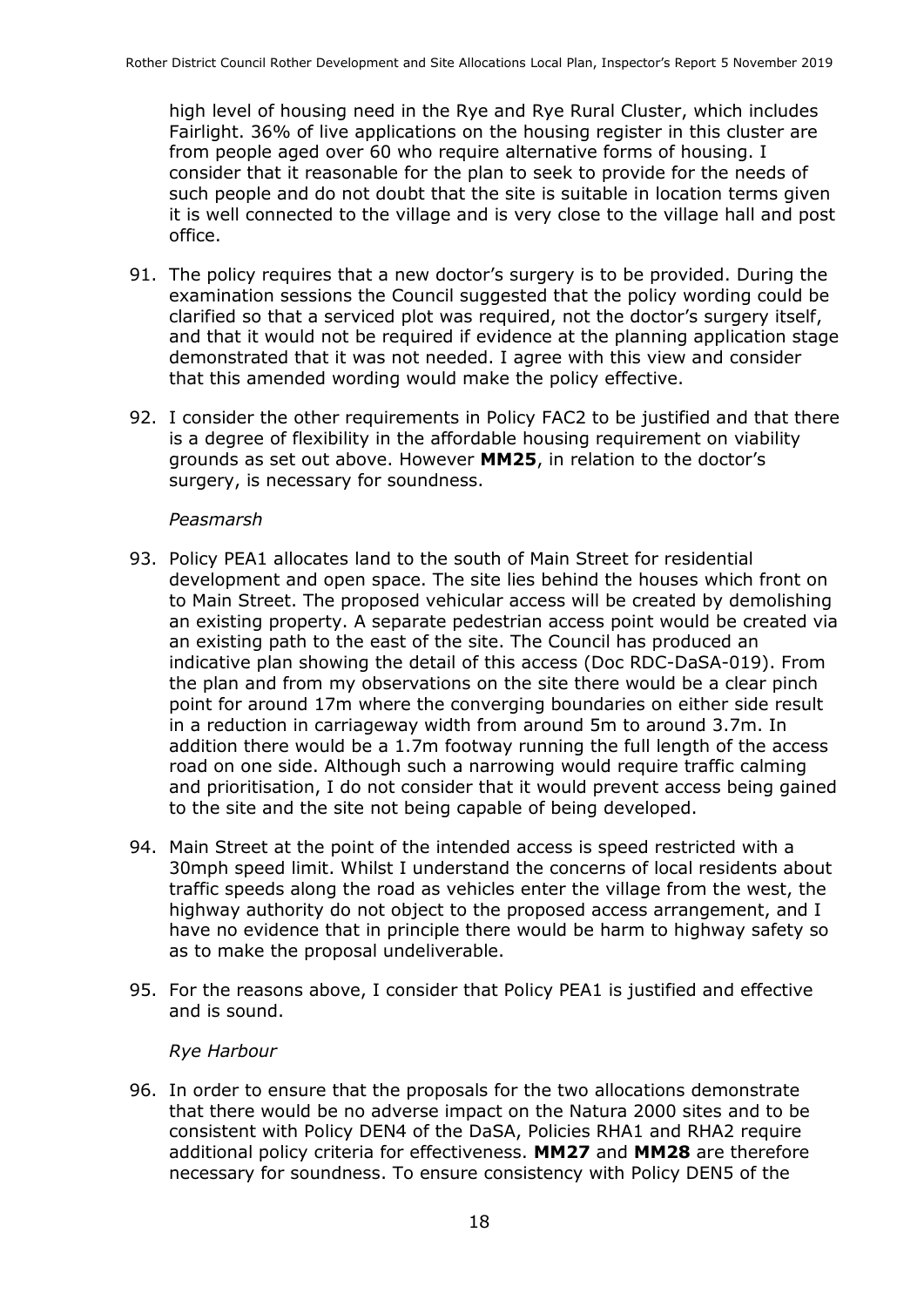DaSA, an additional policy criterion of Policy RHA2 is necessary. **MM29** is therefore necessary for effectiveness to make the policy sound.

#### *Westfield*

97. Policy WES4, Land between Moor Lane and the A28, allocates a narrow strip of land for allotments. The site is no longer available for the use proposed in the DaSA. Consequently the policy is not deliverable and is not justified. **MM30** is necessary to delete the allocation. However, I would expect the Council and the Parish Council to be working together to find an alternative site for allotments in the village given that there is a recognised shortfall in the village and if necessary undertake this work as part of the Local Plan review the timetable for which is set out in its LDS.

#### *Conclusion*

98. Subject to the main modifications, the site allocation policies are justified, effective and consistent with national policy. They are soundly based.

#### **Issue 5 – Are the overall housing supply and delivery assumptions justified, effective and in accordance with the Core Strategy?**

- 99. The CS sets out the development targets for the district 2011-2028. Policy OSS1 of the Core Strategy sets out a target of at least 5,700 dwellings (net) during that period.
- 100.The CS sets out specific targets for key localities in the district which accord with its spatial strategy. These are 3,100 dwellings in Bexhill, 100-250 dwellings in the Hastings Fringes, 475-500 dwellings in Battle, 355-400 dwellings in Rye, and 1,670 dwellings in the Rural Areas. The CS breaks down the Rural Areas requirement figure between individual villages in Policy RA1 and Figure 12 which accompanies it.
- 101.Policy OVE1 of the DaSA states that the Core Strategy requirement of at least 5,700 dwellings over the period to 2028 will be met through housing allocations, other provisions within the DaSA and neighbourhood plans.
- 102.The Council has produced a supporting document, *Local Plan Monitoring Report -Housing Land Supply as at 1 April 2018* (Doc PS30). This document has the same base date as the housing figures in the submitted DaSA. The Council also produced a second document, *Local Plan Monitoring Report-Housing Land Supply as at 1 October 2018* (DocSI1). Whilst the second document included some additional information, it also contained half year completions. This caused an element of confusion at the hearing sessions particularly in respect of housing activity within neighbourhood plan areas.
- 103.I consider that as it includes full year housing completions, and the data accords with that set out in the proposed submission version of the DaSA, 1 April 2018 is therefore the appropriate base date on which to consider the housing land supply position for the DaSA.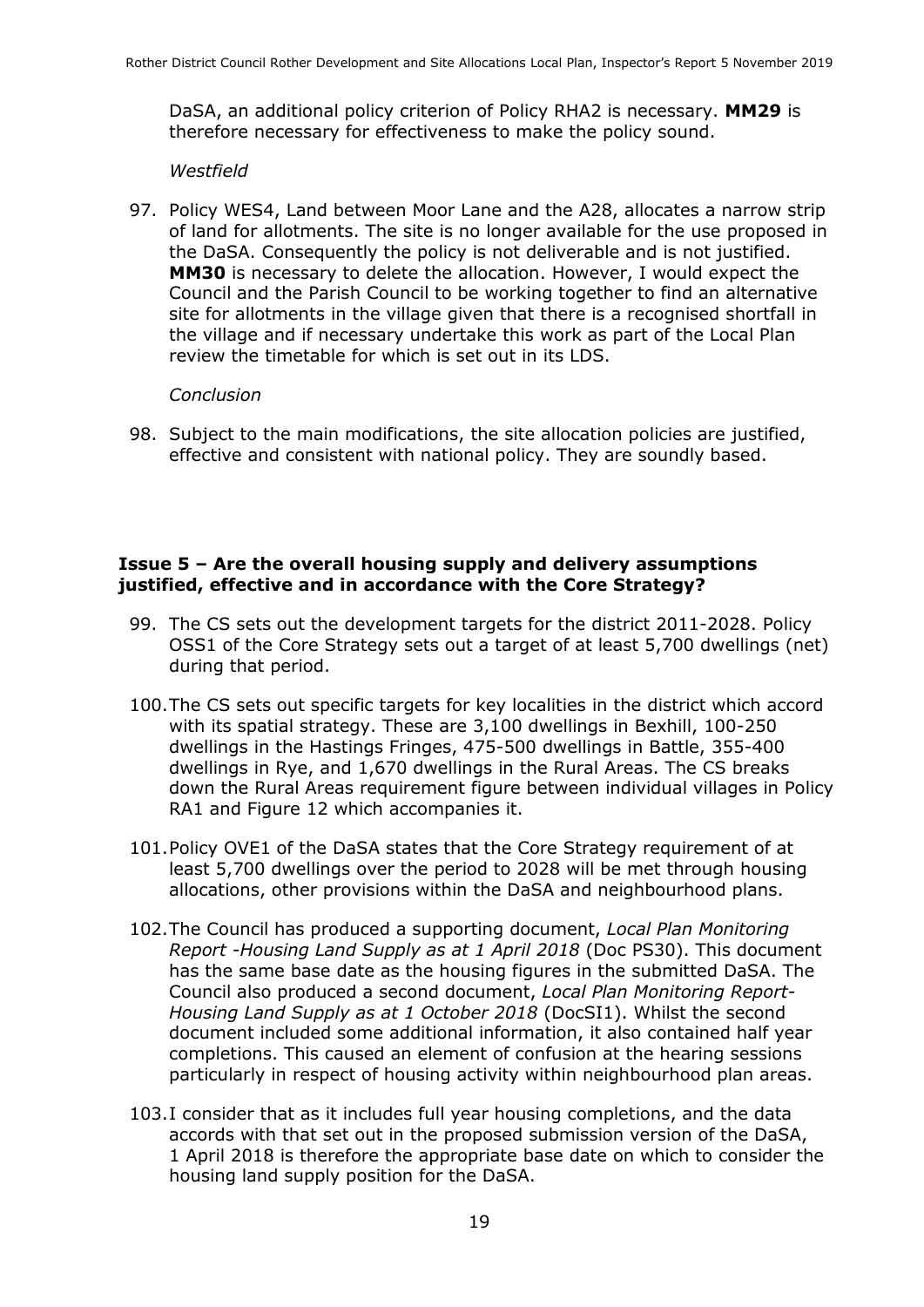- 104.Doc PS30 shows that in the CS plan period from 2011-April 2018 1,324 dwellings of the 5,700 had been completed. As at 1 April 2018 there was planning permission in the district for 2,469 dwellings.
- 105.The Council has made an allowance of 225 dwellings to be made from windfall sites from 1 April 2023 and 45 from exception sites in the same period. Small site completions in the district have averaged around 58 per year in the Core Strategy period 2011 to 2018 and I consider that it would be appropriate to include some provision for their contribution in the DaSA period. I have no evidence which indicates that completions from such sites would dry up or reduce, and given the nature of the district and the policies within the DaSA, I consider that it is entirely reasonable to assume that they will continue to make a contribution to housing supply. I consider that the evidence justifies the allowance of 225 dwellings from windfalls and that this figure should be included within the assessment of supply, rather than as a buffer on top of it.
- 106.A contribution of 45 dwellings has been assumed to come from rural exception sites in accordance with the proposed policies. I consider this to be reasonable.
- 107.Of the sites with planning permission which form the basis of the 2500 allowance, Worsham Farm in Bexhill is the largest. It is an allocation within the RDLP and has planning permission for 1050 dwellings. A statement of common ground between the landowner, developer and the Council dated 17 April 2019 was submitted as part of the Council's Statement (RDC-DaSA-013). This includes a detailed phasing plan for delivery. Works have started on the site and will build up to peak delivery in the period 2022-2026. On the basis of the information I am satisfied that it is appropriate that there is a reasonable prospect that the site can be delivered within the plan period. Within the same document (Doc RDC-DaSa-013) there is a similar statement of common ground and trajectory for Preston Hall Farm in Bexhill. It is significantly smaller than Worsham Farm. Development on that site has commenced and I am satisfied from the evidence that the delivery assumptions are appropriate.
- 108.In respect of the neighbourhood plan areas, the adopted neighbourhood plans have allocations contained within them, whilst the emerging neighbourhood plans are expected to allocate sites to accord with the provisions of the Core Strategy. The Blackfriars site in Battle did not have planning permission at the base date of 1 April 2018. However, an outline planning application for 220 dwellings was submitted during the examination and has been granted planning permission subject to the completion of a section 106 agreement. The principle of development on the site was already established in the RDLP. I have no evidence which makes me consider that it, or the other sites subject to planning applications in Battle, could not be completed during the course of the DaSA plan period.
- 109.In any case, Policy OVE1 of the DaSA includes provision for planning applications for housing within neighbourhood plan areas which are not yet in force, to be considered favourably subject to meeting other policy requirements in the plan. I am satisfied that this is an appropriate backstop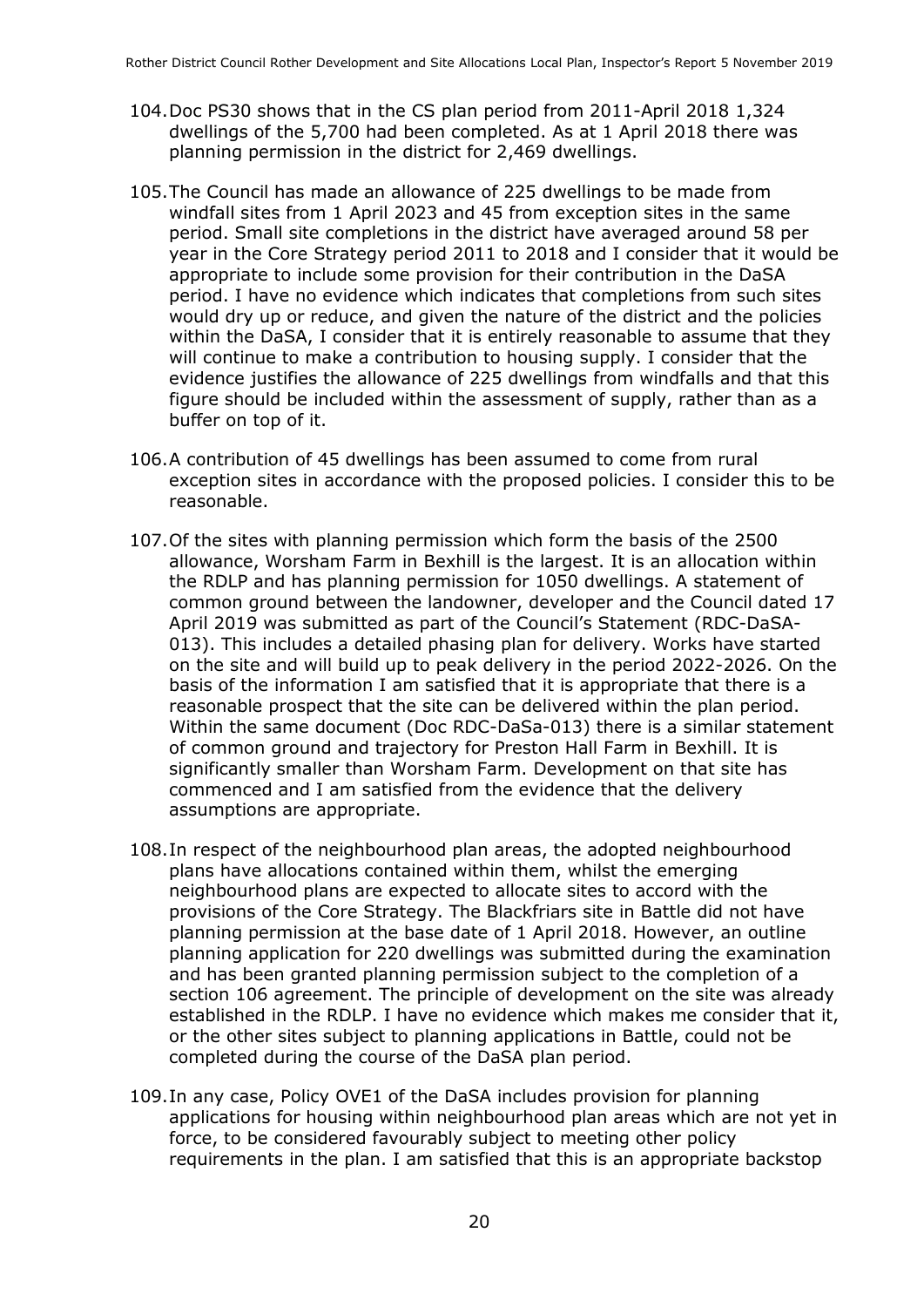mechanism should any of the outstanding neighbourhood plans not come forward in a timely manner.

- 110.The proposed allocations in the DaSA, neighbourhood plans and the expected provision in the emerging neighbourhood plans, would equate to around 2,171 dwellings over the plan period, against a residual requirement of around 1,637 dwellings taking account of completions, sites with planning permission and allowances for small and exception sites.
- 111.For the reasons set out above, I consider that the overall housing supply and delivery assumptions within the DaSA are justified, effective and accord with the CS.

### **Assessment of Legal Compliance**

- 112.My examination of the legal compliance of the Plan is summarised below.
- 113.The DaSA has been prepared in accordance with the Council's Local Development Scheme.
- 114.Consultation on the preparation of the DaSA and the MMs was carried out in compliance with the Council's Statement of Community Involvement.
- 115.Sustainability Appraisal has been carried out and is adequate.
- 116.The Habitats Regulations Appropriate Assessment Report September 2018 (Doc SG2) identified those policies and sites which would have likely significant effects on the integrity of European sites. An Appropriate Assessment was undertaken and it concluded that the policy framework within the DaSA will ensure that no adverse effects would occur on the integrity of the SPA/SAC/Ramsar sites located in close proximity to them, alone or in combination. The DaSA HRA took account of the judgement of the Court of Justice of the European Union issued on 12 April 2018 in relation to the screening of the HRA. The MMs were subject to HRA in July 2019 and that report forms an addendum to the DaSA HRA (Doc RDC-DaSA-M3). It concluded that the MMs would not lead to likely significant effects on European sites.
- 117.The DaSA includes policies designed to secure that the development and use of land in the local planning authority's area contributes to the mitigation of, and adaptation to, climate change in combination with the policies of the CS. These include the various policies setting out the approach to renewable energy, water efficiency and sustainable drainage. In addition, the overall spatial focus of development on Bexhill set out in the CS and to which policies and allocations in this plan give effect to, is intended to reduce the need to travel. Accordingly the plans, taken as a whole, achieve this statutory objective.
- 118.The DaSA complies with all other relevant legal requirements, including those in the 2004 Act (as amended) and the 2012 Regulations. The DaSA is consistent with the CS except for the three policies and one part policy which are intended to replace those in the development plan. These policies, and the ones that are replaced are set out in the Council's LDS and in the Appendix of the DaSA. However **MM31** is necessary for effectiveness to